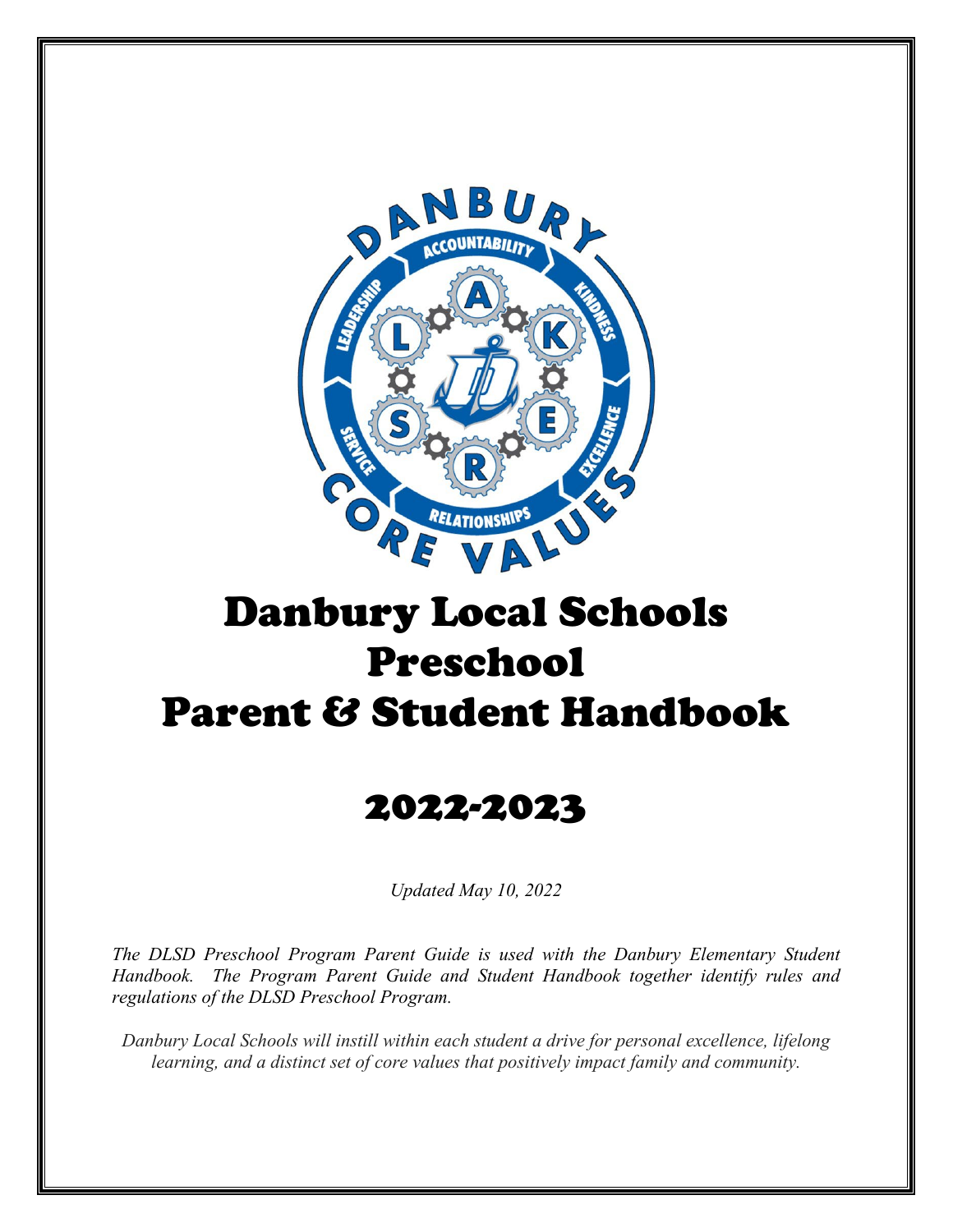# TABLE OF CONTENTS

| Toys, Books, Games, Blankets, or Other Possessions Brought from Home 15 |  |
|-------------------------------------------------------------------------|--|
|                                                                         |  |
|                                                                         |  |
|                                                                         |  |
|                                                                         |  |
|                                                                         |  |
|                                                                         |  |
|                                                                         |  |
|                                                                         |  |
|                                                                         |  |
|                                                                         |  |
|                                                                         |  |
|                                                                         |  |
|                                                                         |  |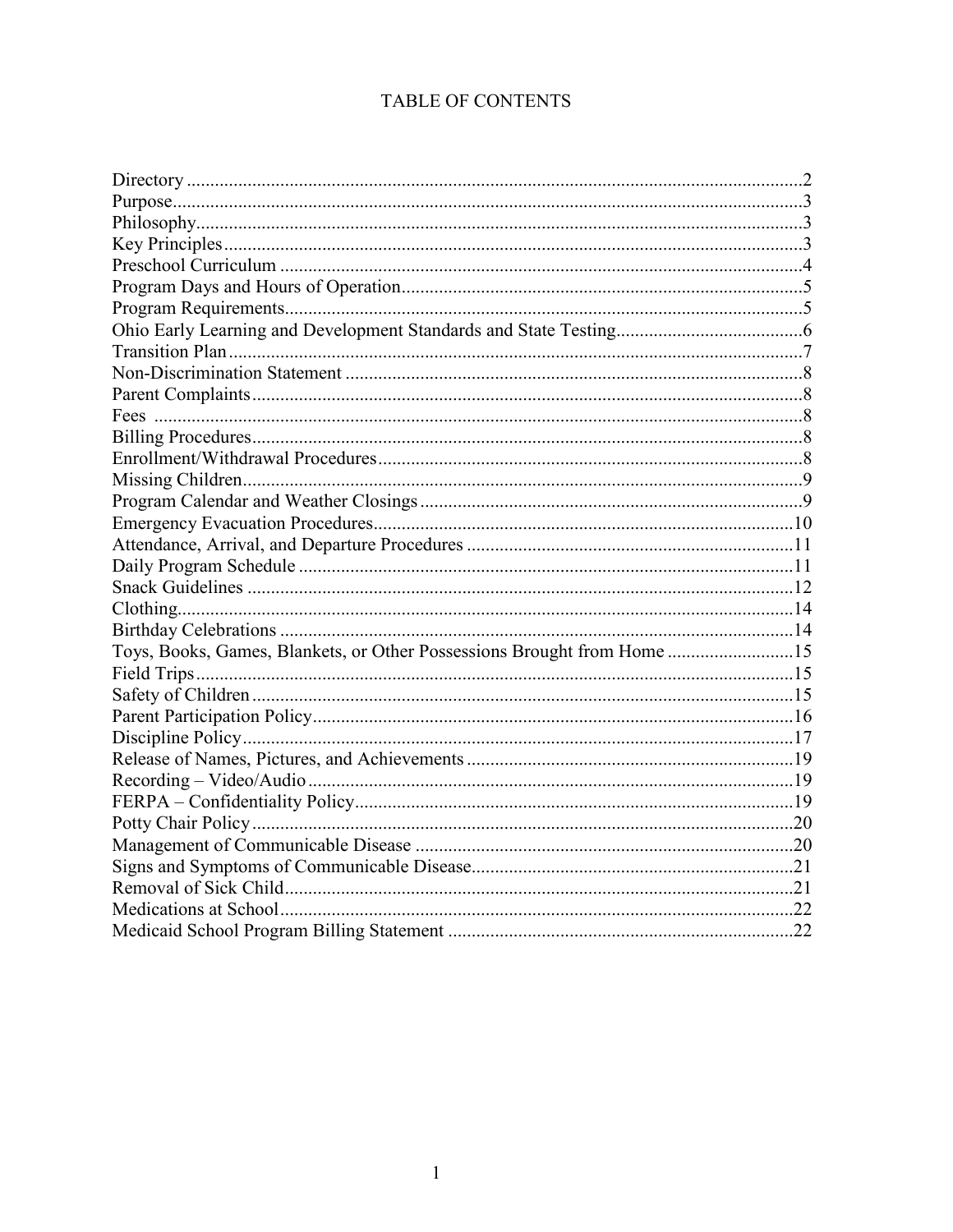#### **DIRECTORY**

| Mr. Daniel HumphreyPrincipal, Danbury Elementary School419-798-4081       |  |
|---------------------------------------------------------------------------|--|
| Mrs. Paige Harris Elementary Administrative Assistant419-798-4081         |  |
| Mrs. Ashley Knight Guidance Counselor and School Psychologist419-798-4081 |  |
| Ms. Mercedes WiseDirector of Student Services419-798-5185                 |  |
| Mrs. Connie WintersCentral Office Administrative Assistant419-798-5185    |  |
|                                                                           |  |
| Mrs. Lori BrownEarly Childhood Teacher419-798-4081                        |  |
|                                                                           |  |
|                                                                           |  |
| Mrs. Jennifer NickelSpeech/Language Therapist419-798-4081                 |  |

# **Danbury Local School District Board of Education**

Mrs. Mary Lou Rinaldo Mr. Tim Mackey Dr. Julie McDonald Mr. Paul Dunfee Mr. Michael Cole

> Danbury Local School District Preschool Program 9451 E. Harbor Rd Lakeside-Marblehead, OH 43440 Phone: 419-798-4081 Fax: 419-798-2261 www.danburyschools.org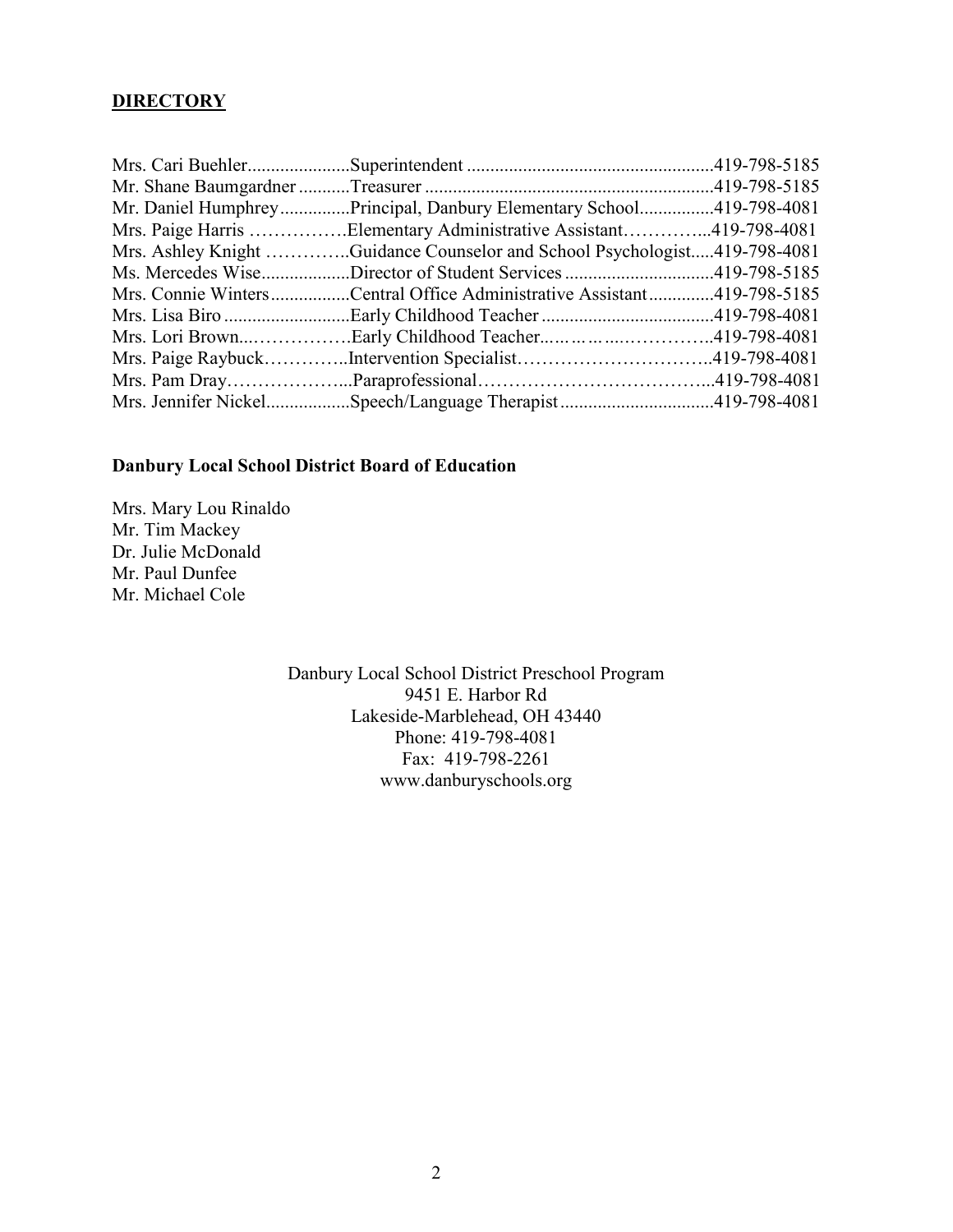#### **PURPOSE**

The purpose of the Danbury Local School District Preschool Program is to provide a comfortable and enriching environment that respects each child's qualities and nurtures development toward his or her full potential.

#### **PHILOSOPHY**

Children are naturally curious and eager to learn when they are able to follow their own interests through play. The program provides developmentally appropriate activities that will initiate this learning process. The teacher's role is to facilitate the learning. The classrooms are designed for the child to explore and discover. Our program provides opportunities for the physical, emotional, intellectual, and social growth of each child. We maintain a flexible and loving environment. Our goal is to be a supplement and complement to the experience a child has with his/her family. Research has proven that young children learn by doing.

Children select activities from a variety of learning centers including a block area, puzzles, book and music area, creative area, dramatic play center, hand manipulatives, and a science area. The child's participation in these areas is most importantly the hands on process and not the finished "art project". Each child is viewed as an individual with unique characteristics and an individual pattern and timing of development, which may be unrelated to chronological age.

Parents are invited to confer with the teacher or building principal. It is best to call and set a time so the teacher/principal will be able to give their undivided attention to you and the situation. Parents are allowed to visit their child's classroom and volunteer at any time. Volunteers are encouraged, but they may not disrupt the educational process with personal matters. If you wish to volunteer, please sign in at the office and follow Danbury Local School District procedures.

# **KEY PRINCIPLES**

- The children are members of a community that celebrates the uniqueness of each child color, culture, religion, gender, age, and ability. Differing levels of ability, learning styles, and development are expected, appreciated, and used to design appropriate learning activities which are motivated by the child's interests and individual growth.
- Play encourages children to learn by active exploration through hands on discovery. Learning is the result of interaction between the child's thoughts and experiences with people and with materials and ideas which are real and relevant to their lives. These experiences match the child's developing abilities while also challenging the child's developing interests and understanding.
- A blending of children, families, and staff to create a nurturing environment for those we serve is a major focus throughout the program. The contributions of all are valued as we work together to give children time to fully celebrate childhood.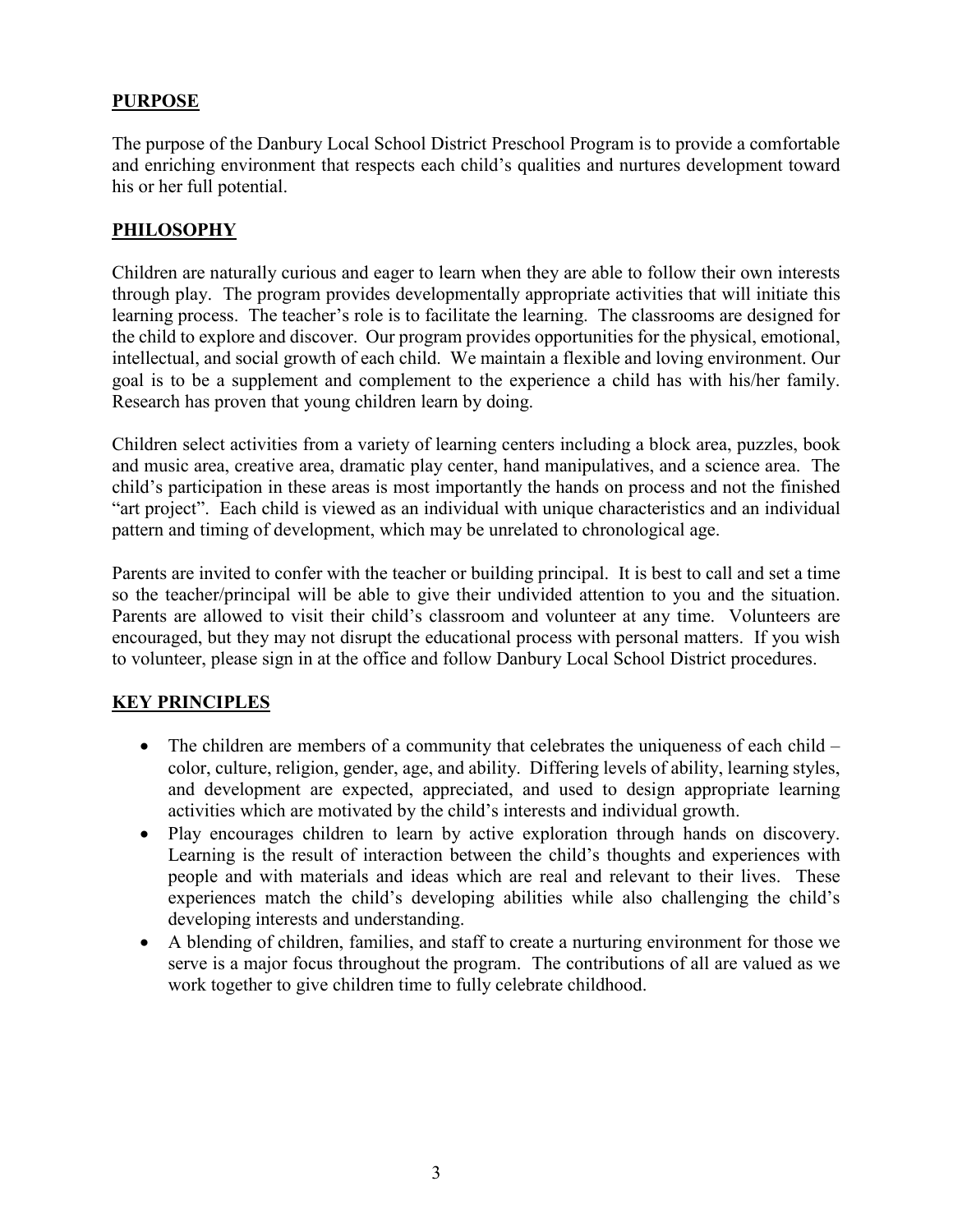# **PRESCHOOL CURRICULUM**

The Danbury Local School District Board of Education's adopted preschool curriculum consists of the following:

- Frog Street
- Heggerty (Phonemic Awareness)
- Fundations (Phonics)

Frog Street for PreK is a proven effective comprehensive early learning program that embraces children's natural curiosity and encourages them to explore and connect to the world around them. Frog Street Pre-K 2020 is a comprehensive, dual-language curriculum designed to meet the needs of diverse learners while supporting 10 learning domains! Features include:

- Research-based scope & sequence for literacy, math and content domains
- Conscious Discipline® strategies that build a strong social-emotional foundation for solving conflicts and managing emotions
- Strategies for differentiated instruction, special needs adaptations, cultural responsiveness, and English Language Learner support
- Flexible & easy-to-use weekly instruction to ensure implementation fidelity

Frog Street Pre-K is organized around 9 thematic units integrating literacy, math, science, social studies, social-emotional connections, STEAM, technology, assessment, and family engagement. All print pieces in Frog Street Pre-K 2020 have a companion digital component for quick and easy access to support virtual learning environments.

Frog Street Pre-K is designed to celebrate the joy of learning while children travel down the road to success.

As your child's most important teacher and to assist us in establishing independence and developmental growth in your child, we ask that you encourage your child to follow all classroom routines, activities, and expectations. Examples of this might include, requiring your child to enter the classroom and hang up his/her coat, remove applicable items from book bag and give to teacher, etc. When your child arrives home, he/she should be expected to complete the same or similar routine. By expecting your child to be as independent as possible, we can all do our part to prepare him/her for kindergarten and beyond.

The materials and resources support our belief in how children learn and the importance and responsibility of staff and parents in their children's development. They provide early childhood staff with the knowledge and resources to create opportunities and environments for children to be active participants in their own learning.

We firmly believe that the Pre-K years are critical in your child's successful transition to a formal school environment. Our teachers' implementation of the Scholastic Big Day for PreK system helps your child reach these goals while fostering a sense of independence and self-worth in this world.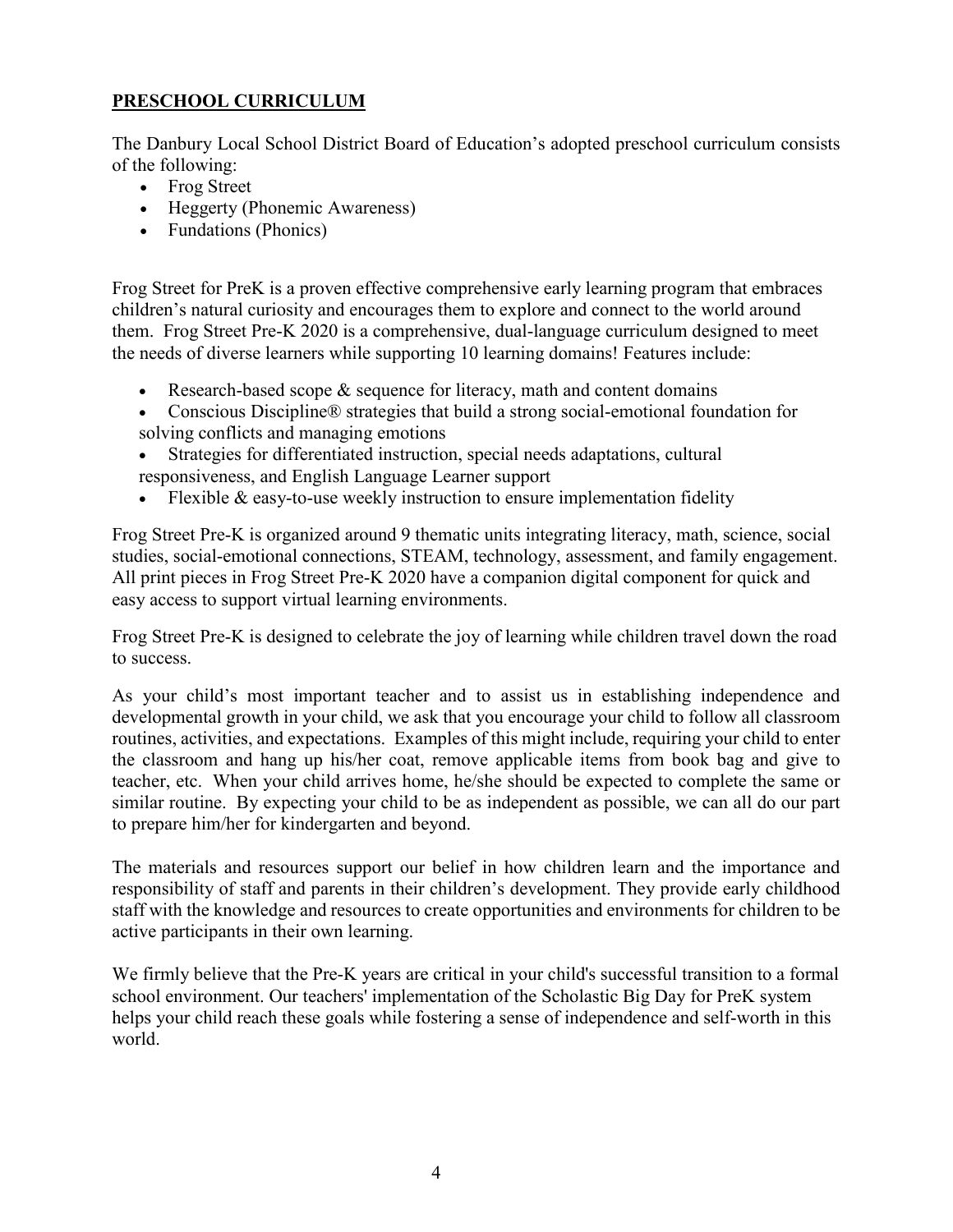# **PROGRAM DAYS AND HOURS OF OPERATION**

Danbury Preschool offers an AM (morning) and PM (afternoon) session daily. The AM session operates 8:30-11:45 am Monday through Friday. The PM session operates 12:45-3:30 pm Monday through Friday. All Danbury residents are guaranteed an AM or PM placement for their child(ren) if they meet registration deadlines. Requests for either AM or PM will be taken by the school administrator, but specific requests cannot be guaranteed due to limited program availability and specific instructional decisions that influence the quality of the program. Once assigned to AM or PM, changes will not be made unless an extreme situation has been presented to administration.

# **PROGRAM REQUIREMENTS**

The program is guided by written policies of the Danbury Local School District Board of Education which are consistent with the Rules for the Education of Preschool Children with Disabilities (Ohio Revised Code Chapter 3301-31), Operating Standards for Ohio's Schools Serving Children with Disabilities (Chapter 3301-51), and Rules for Preschool Programs (Ohio Administrative Code 3301-37). Copies of the Rules and Standards are available in the building for your review. If you have any questions regarding these regulations, contact the Ohio Department of Education, Division of Early Childhood Education. Any complaints and reports concerning the operation of programs regulated by ODE under Administrative Code 3301.52 and 3301.59 of the Revised Code may also be reported to the department ombudsman or the Ohio Department of Education, Division of Early Childhood Education. The phone number is (614) 466-0224.

While group sizes vary during each half-day session, Danbury Local Schools 3-year-old Preschool Program is licensed by the Ohio Department of Education to provide care for 20 students per session. Danbury Local Schools 4-year-old Preschool Program is licensed by the Ohio Department of Education to provide care for 25 students per session. The license is posted in the classroom in accordance with Ohio Revised Code. The laws and rules are available for review upon request. Any increase in this number is approved by ODE and affected families are notified in writing of the change.

The school's licensing record, including compliance report forms and evaluation forms for the health, building, and fire departments is available upon request.

The Ohio Department of Education requires that all Preschool students must have a physical and immunization records on file within 30 days of starting school. Once the 30 days have expired and the school does not have these records, your child will be removed until all records are up to date.

In order to safeguard the school community from the spread of certain communicable diseases and in recognition that prevention is means of combating the spread of disease, the Board of Education requires all students to be immunized against polio myelitis, diphtheria, pertussis, and tetanus – DPT; and rubeola (measles), mumps, and rubella (German measles) -MMR in accordance with the state statutes. Enforcement of this policy shall be the administrative responsibility of the building principals. In according with the state statutes students shall not be permitted to attend school beyond 30 days from the first day of school or the day they enter, if they are not in full compliance with the requirement. The Ohio Department of Education requires that all preschool students must have a physical and immunization records on file within 30 days of starting school. Once the 30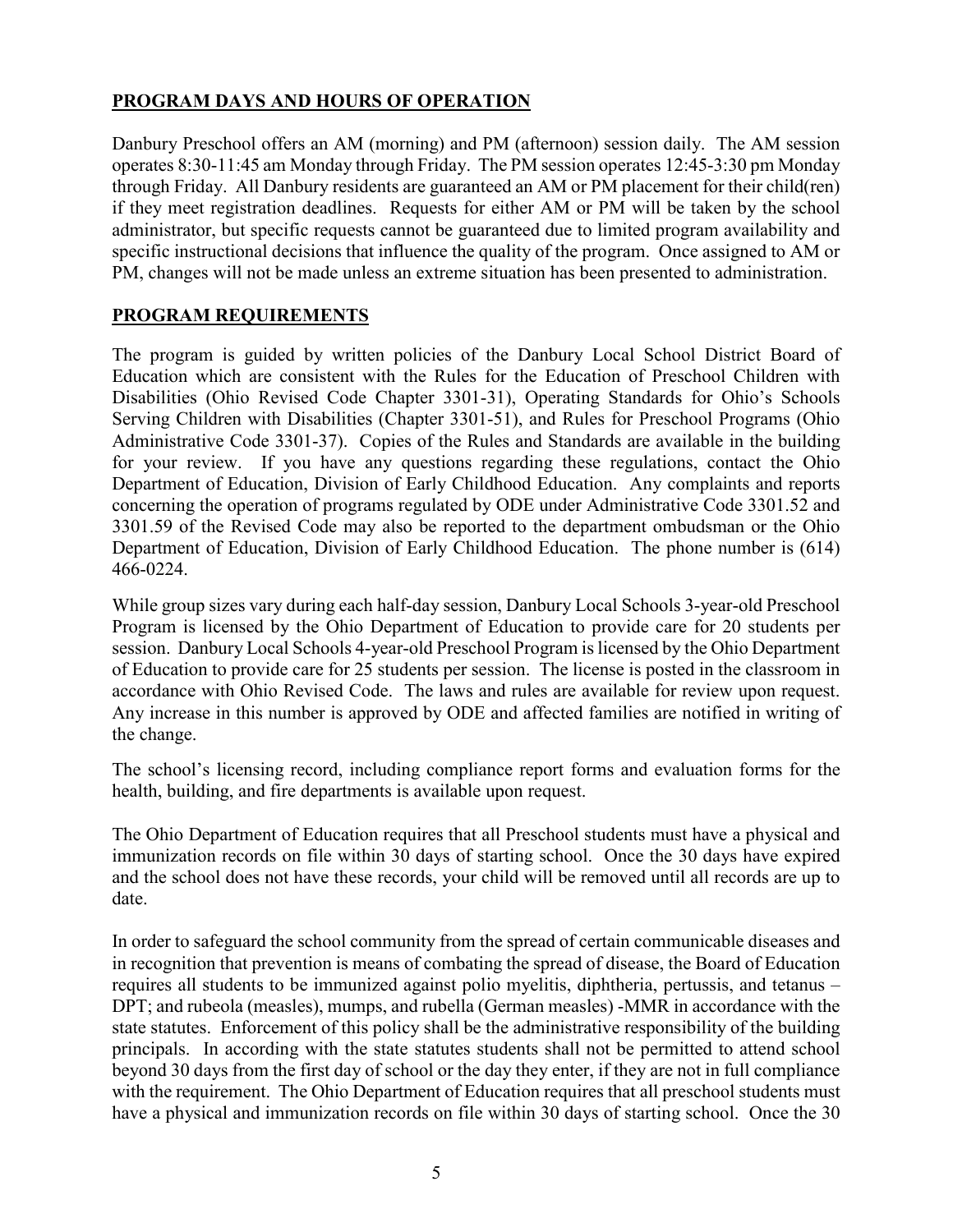days have expired and the school does not have these records, your child will be removed until all records are up to date. (RC 3313.65, 3313.671, and 3323.05 AC 3301-02-02 (P) (4), 3301-07-01 (W)

# **OHIO EARLY LEARNING AND DEVELOPMENT STANDARDS AND CHILD ASSESSMENT/OUTCOMES**

The preschool curriculum aligns with the Early Learning and Development Standards. The Early Learning and Development Standards identify essential concepts and skills for young children. These standards serve as a guide for expectations as children complete their preschool experiences.

The preschool program participates in Ohio mandated assessments of all enrolled preschoolers and assesses all enrolled children using formal and informal methods on an ongoing basis to inform instruction.

A pre-reading assessment test for early literacy skills will be administered in the fall and spring. Results are shared with parents and reported to the Ohio Department of Education.

An additional assessment is administered to preschoolers with disabilities. This is a socialemotional measure called the Ages and Stages Questionnaire: Social-Emotional (ASQ:SE). The ASQ:SE is a survey completed by teachers and parents on the preschooler's ability to independently demonstrate self-regulation, compliance, autonomy, communication of feelings, and interactions with adults and peers. Results of the ASQ:SE will be shared with parents and reported to the Ohio Department of Education.

Children with disabilities are also provided a rating using the Early Childhood Outcomes Summary Form (ECOSF). This assessment summary is used to give a rating for 3 federal student outcomes relating to positive social-emotional skills, acquisition and use of knowledge and skills; and use of appropriate behaviors to meet their needs. These ratings, when reviewed based on child entry into and exit from preschool, provide a way to determine student outcomes after their preschool experience.

As required by Ohio Department of Education (ODE), the program ensures that all children receive a vision and hearing screening, as well as a comprehensive developmental screening that is valid and reliable within 60 business days of entry into the program and annually thereafter. Necessary referrals are completed within 90 days of identification of need, and the results are formally communicated with families. Referrals may include classroom monitoring and follow-up screening and/or referral to determine special education eligibility.

Results of these assessments and screenings are discussed with and shared with parents/guardians.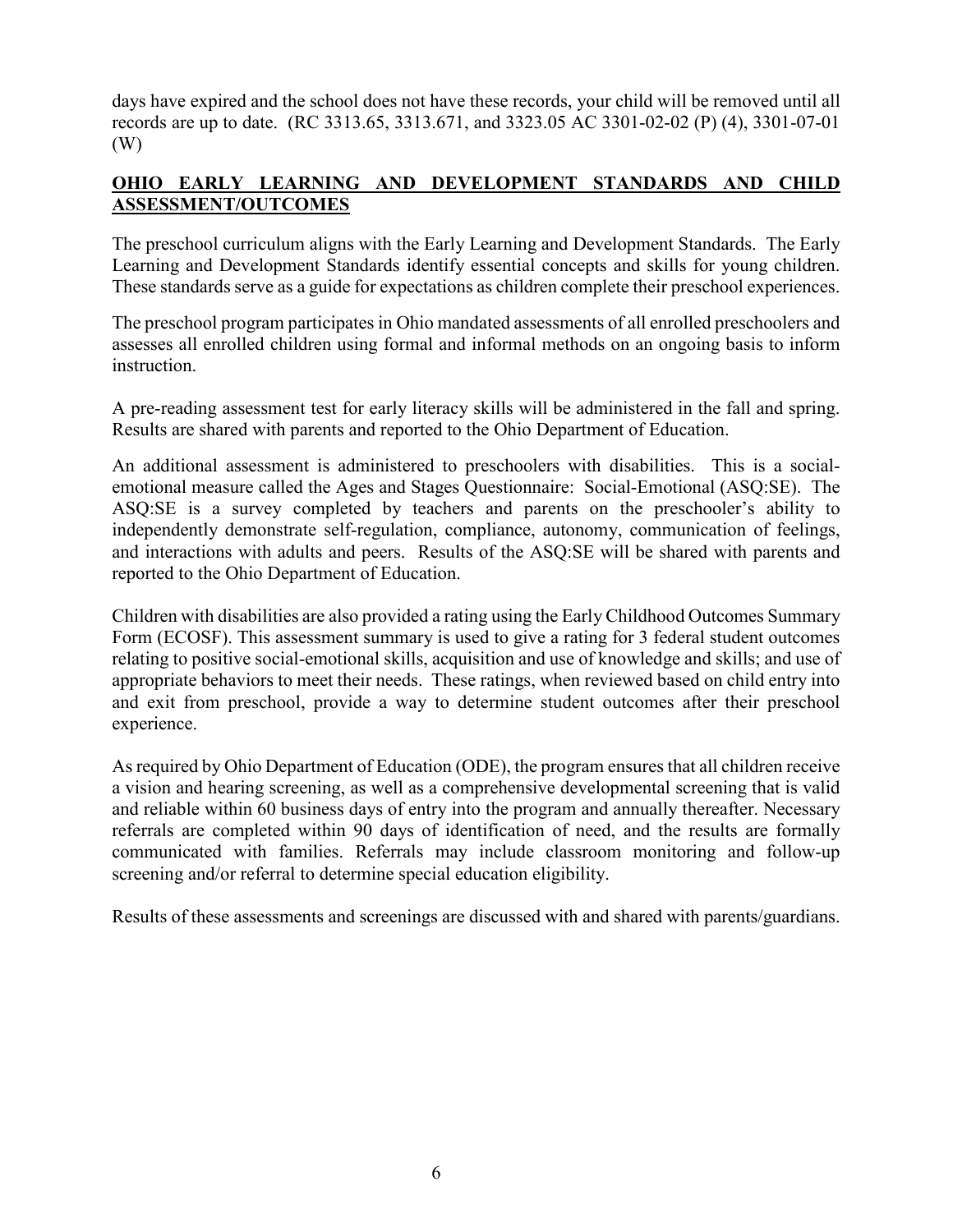# **TRANSITION PLAN/PROCESS**

Early childhood staff believe communication and knowledge are crucial components in successful transitions for children, parents, and staff. These transitions include, but are not limited to, preschool to kindergarten/school-age programs, home and out-of-home care programs to community programs, within programs to new classroom and 0-2 programs to preschool.

Activities provided to support children and their parents which might include, but are not limited to:

- opportunities for parents and children to visit potential preschool classrooms during a school day, Open House/classroom visit prior to start of school, kindergarten, or other school-age classrooms; spending time in another classroom in same program prior to a formal transition:
- written information regarding registration and screening dates; classroom activities such as "all about me" for all/new students,
- choosing a cubby/locker and/or a name symbol to decorate and identify their space;
- books and videos relating to starting preschool or school; and opportunities for receiving preschool or kindergarten teachers visit toddler programs or preschool classrooms.
- Children leaving a program may receive cards, pictures, letters from peers wishing them good luck, etc.
- Visiting the elementary school cafeteria, explore a school bus; enroll in safety town; visit with a school principal, cook, etc.

Each child transitioning from one program to another shall have a written transition plan (IFSP or preschool transition plan) in place which will involve input from parents, teachers, and other members of a child's team as appropriate. Responsibilities for transition activities will be delineated on the written plan.

Information about registration and screening will also be shared with the community through the use of media such as press releases and flyers. Sending and receiving staff shall communicate to determine the student information which shall be shared after receipt of any required parental consent.

The program ensures that children who are age-eligible are enrolled in kindergarten upon leaving the early childhood program unless another placement has been determined based on parental choice.

The program will also hold an annual Preschool screening and parent orientation before school begins. Letters will be sent in August notifying parents of meeting dates and time.

The above activities will assist children, parents, and staff in achieving a seamless transition as young children move from one program to the next.

A child's team, including the parents, meets to complete a transition planning form when a planned transition is coming ( to another classroom, site, program ) to detail the activities that will be completed in order to assist and support the child and family in the next environment as well as the party responsible for completion. The completed form is signed, dated by all applicable team members present, and copies made for all team members.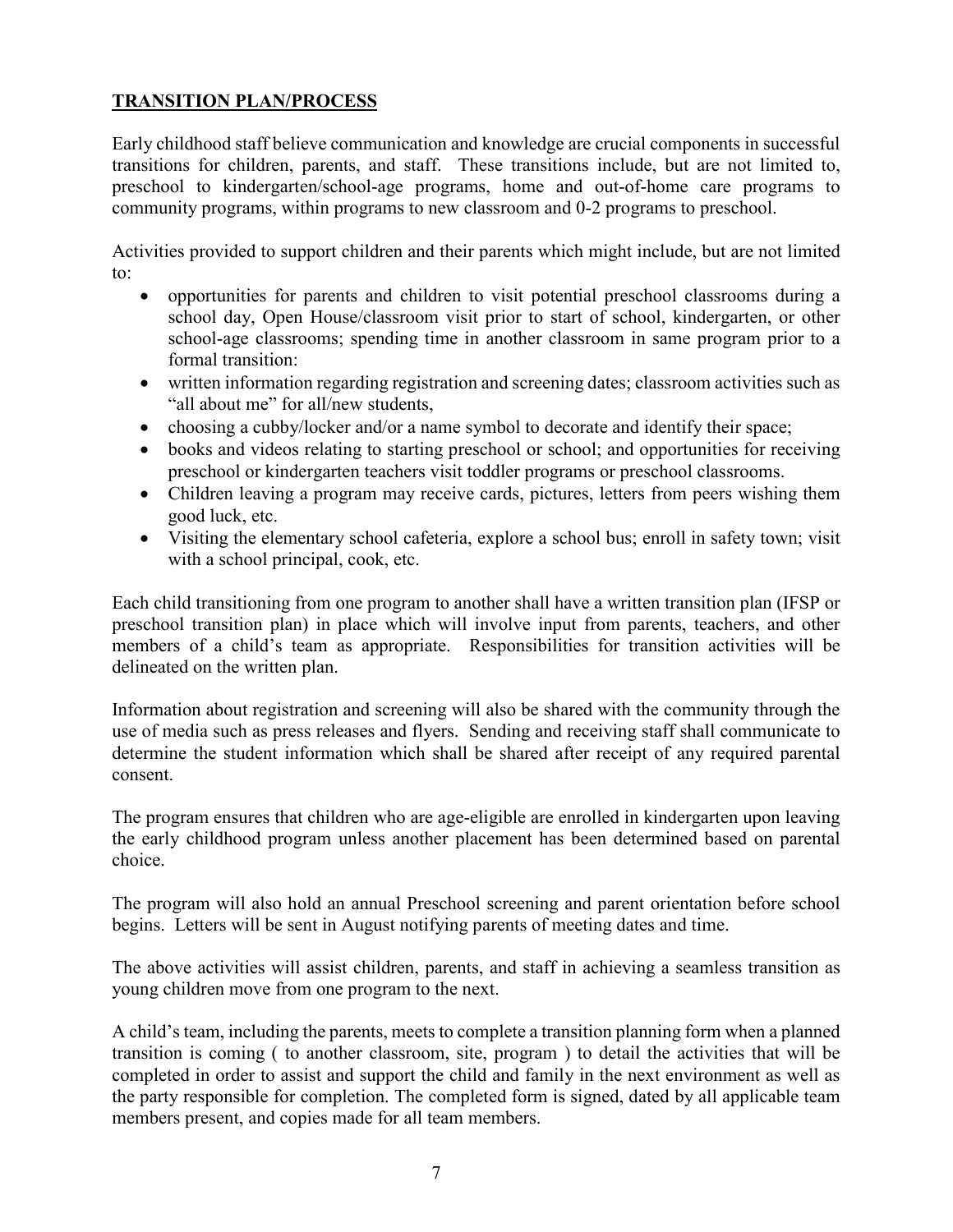#### **NON-DISCRIMINATION STATEMENT**

It is the policy of the DLSD that educational activities, employment practices, programs and services are offered without regard to race, color, national origin, gender, sexual orientation, religion, handicap, age, place of residence or social or economic background.

# **PARENT COMPLAINTS**

Resolving parent questions and complaints in a timely manner is a priority for our preschool staff. Please let us know when you have an issue. To efficiently resolve complaints, parents should take the following steps:

- First, discuss the concern or complaint with the preschool staff.
- If you have not received a satisfactory response from the preschool staff, schedule a meeting with the Principal or Director of Special Education.
- Continuing concerns can be brought to the Superintendent for consideration.
- Ohio Department of Education offers a preschool Ombudsman service for all preschool issues. The Ombudsman can be reached at 614-466-0224.

#### **FEES**

The fee for Danbury Preschool is \$800 per school year, per child, payable in September of each school year. You may also pay in 4 installments of \$200 by October 1, \$200 by December 17, \$200 by February 18, and \$200 by April 22. To do this, please see the elementary secretary. Please make checks payable to Danbury Local Schools.

# **BILLING PROCEDURES**

Make checks payable to Danbury Local Schools.

#### **Please mail or deliver payments to**:

Danbury Elementary School Attn: Preschool Fees 9451 E. Harbor Rd. Lakeside-Marblehead, OH 43440

Please do NOT give fee payments to your child's teacher.

Fees are charged whether or not the student is present. There will be no credit given for sick, vacation or calamity days. Days missed may not be made up due to daily attendance limits imposed by licensing rules. All fees must be current and paid on schedule in order to keep your child enrolled. Parents or guardians will be notified if enrollment has been suspended or terminated due to late fees.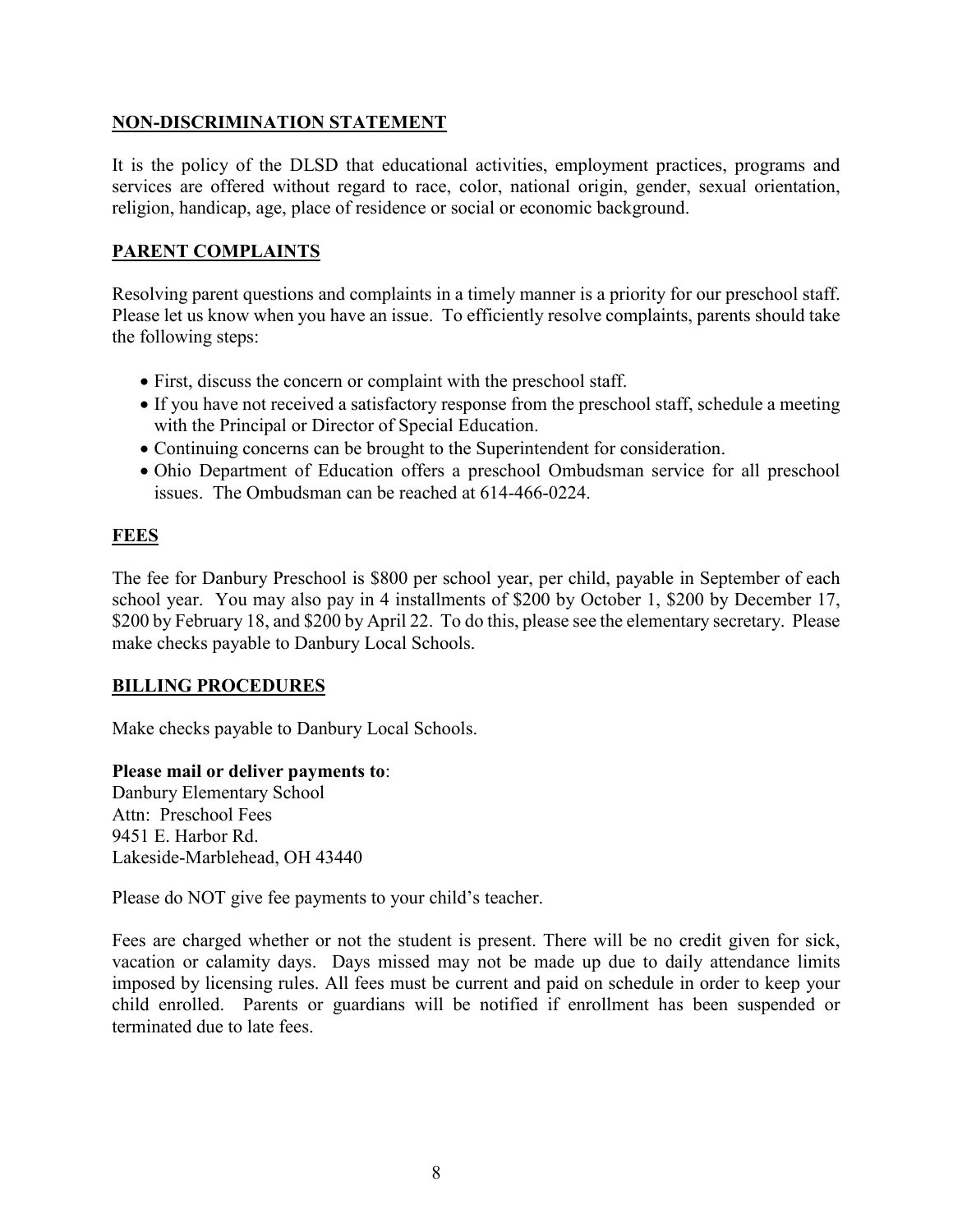# **ENROLLMENT/WITHDRAWAL PROCEDURES**

Enrollment includes students from Danbury Local Schools who meet the eligibility requirements for a preschooler with disabilities. Eligibility is determined based on the Rules for the Education of Preschool Children with Disabilities (Chapter 3301.31).

Enrollment for children not meeting the eligibility criteria is available to DLSD residents and staff of the DLSD. Parents must complete an application for enrollment. Applications are dated as they are received and children are accepted by age\* and date of application. In the event that the program has reached its capacity, your child's name will be placed on a waiting list until such time there is an opening in the program.

*\*All Danbury students who are 4 by August 1, toilet trained, and not yet age eligible for Kindergarten may attend Danbury Preschool. \*All Danbury students who are 3 by August 1, toilet trained, and not yet age eligible for Danbury Preschool may attend Danbury Daycare.*

All students enrolled in the program must be toilet trained. We understand that students of this age have the occasional accident, and with your cooperation we can deal with these issues as they arise. For the safety, welfare, and education of all students, we cannot and will not toilet train children. If a child has repeated accidents, the administration reserves the right to remove the student from the program.

We will not enroll any students for our 3rd-year-old program after January 31. All early enrolled families will sign a form indicating that they understand that their child will complete 2 1/2 or even 3 years of PreK based on enrollment date to comply with our entrance age for Kindergarten. Our early enrolled 3-year olds will complete multiple years in the 3-year-old program and one in our 4-year-old program. Any exceptions must be approved by the Elementary Principal and/or Director of Special Education.

The enrollment packet and Emergency Medical Authorization must be completed before your child may begin attending the preschool. The Child's Medical Statement, physical and immunization records must be completed and on file within 30 days of enrollment and completed by a physician, physician's assistant, clinical nurse specialist, or certified nurse. A new physical form is required for returning students every 13 months from the date of the most recent examination.

Your first step in our registration process requires you to complete all of our online forms via [Final Forms](https://www.google.com/url?q=https://www.danburyschools.org/FinalForms.aspx&sa=D&source=editors&ust=1652112319018532&usg=AOvVaw08gAGX1_fQO-1clkCYM17d) which is located on our Danbury Local Schools website. Please be sure to complete the entire registration process using our FinalForms system. **You must complete registration through final forms each year that your preschooler is attending in order to be enrolled.**

If you are new to Danbury your enrollment will not be complete until you:

- 1. Complete the Final Forms online registration information
- 2. Bring your driver's license, proof of residency, your child's **original** birth certificate, immunization records, completed physical form, and custody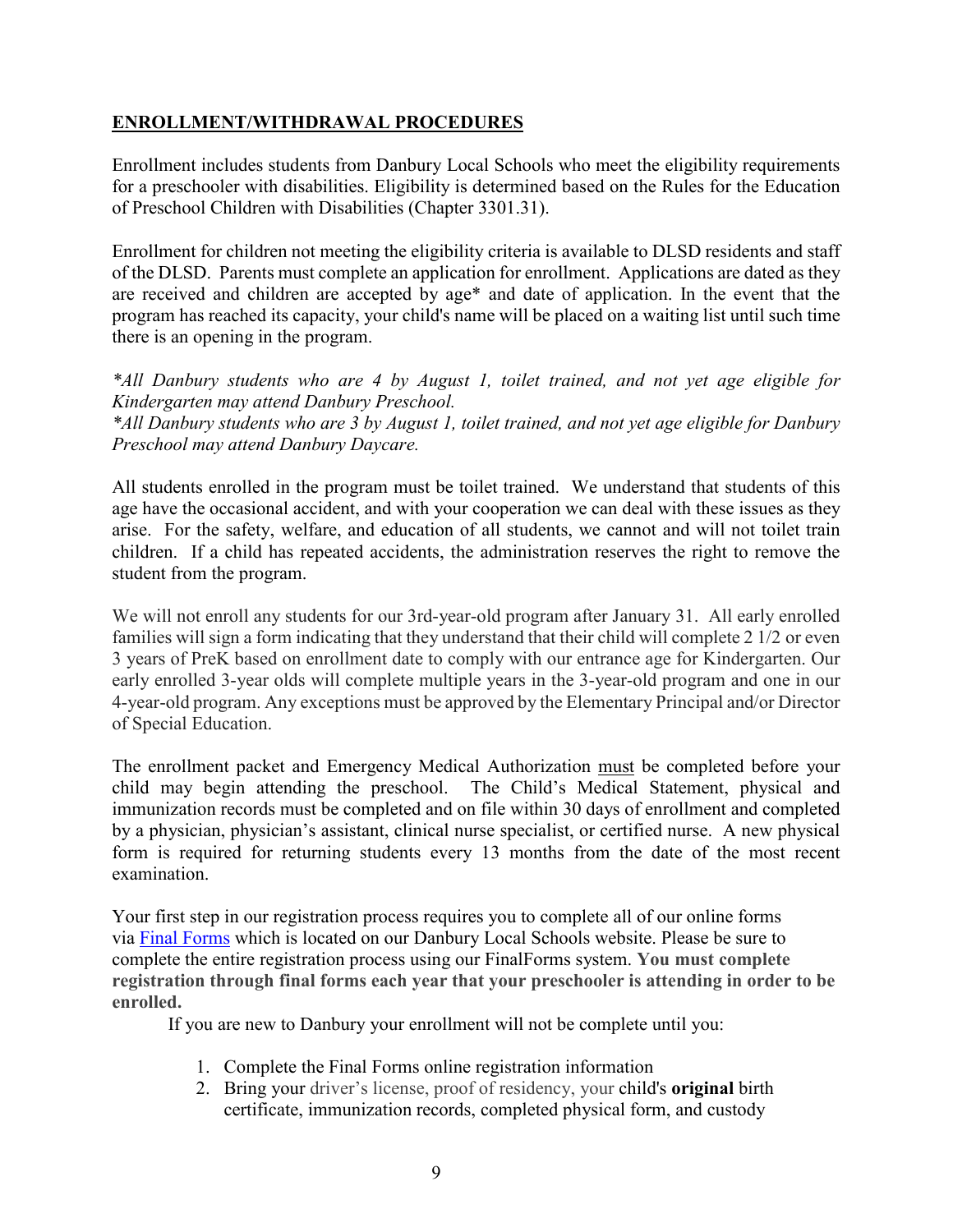papers (if applicable). **\*\*\*No student will be enrolled without proper documentation\*\*\*** 

If you need to withdraw your student, please call the Board Office at 419-798-5185 to officially withdraw your child from the DLSD Preschool Program. **If we do not receive a call, you will be charged until the office is notified.**

If you need to withdraw your IEP student, please contact the Special Education Office at 419-798- 5185 to withdraw your child from the DLSD Preschool Program. If transferring to another district, please provide the new district's contact information so that records can be transferred. Your child's teacher will contact the Director of Special Education.

 $CAPACITY - In the event that the program has reached its capacity, your child's name will be$ placed on a waiting list or until such time there is an opening for your child in the program. Your child may also attend a non-resident classroom IF all applicants residing in the district of the classroom have been enrolled or offered enrollment and declined to attend.

# **MISSING CHILDREN**

The following information will be required for any new student enrolling in any program:

- Academic records/report card from the school most recently attended
- Immunization records
- Birth Certificate
- Social Security Number
- Certified copy of a court-ordered decree allocating parental rights and responsibility for the care of the child and identifying a residential parent and legal custodian of the child (if appropriate)
- Name, address, and telephone number of the school most recently attended
- The address and telephone number of the new residence within the service district

Any child determined to be missing as designated by the Missing Children's Act will be reported immediately to the Missing Children's Clearing House and the proper law enforcement agency.

# **PROGRAM CALENDAR AND WEATHER CLOSINGS**

From time to time, we have some dangerous weather related road conditions. When this happens, Danbury Schools will delay school or possibly cancel for the day. If the superintendent decides to delay school, the AM program will be cancelled for that day. If the superintendent decides to cancel school for the day, the AM and PM programs will be cancelled for the day. If we have a scheduled early dismissal for that day, the PM class will be cancelled.

In the event that school must be closed or delayed for inclement weather or other emergencies, prior to the opening of school in the morning, announcements will be made on the following radio and television stations: WMTX (107.7 FM); WSPD (1300 AM); WLEC (1450 AM); (WCPZ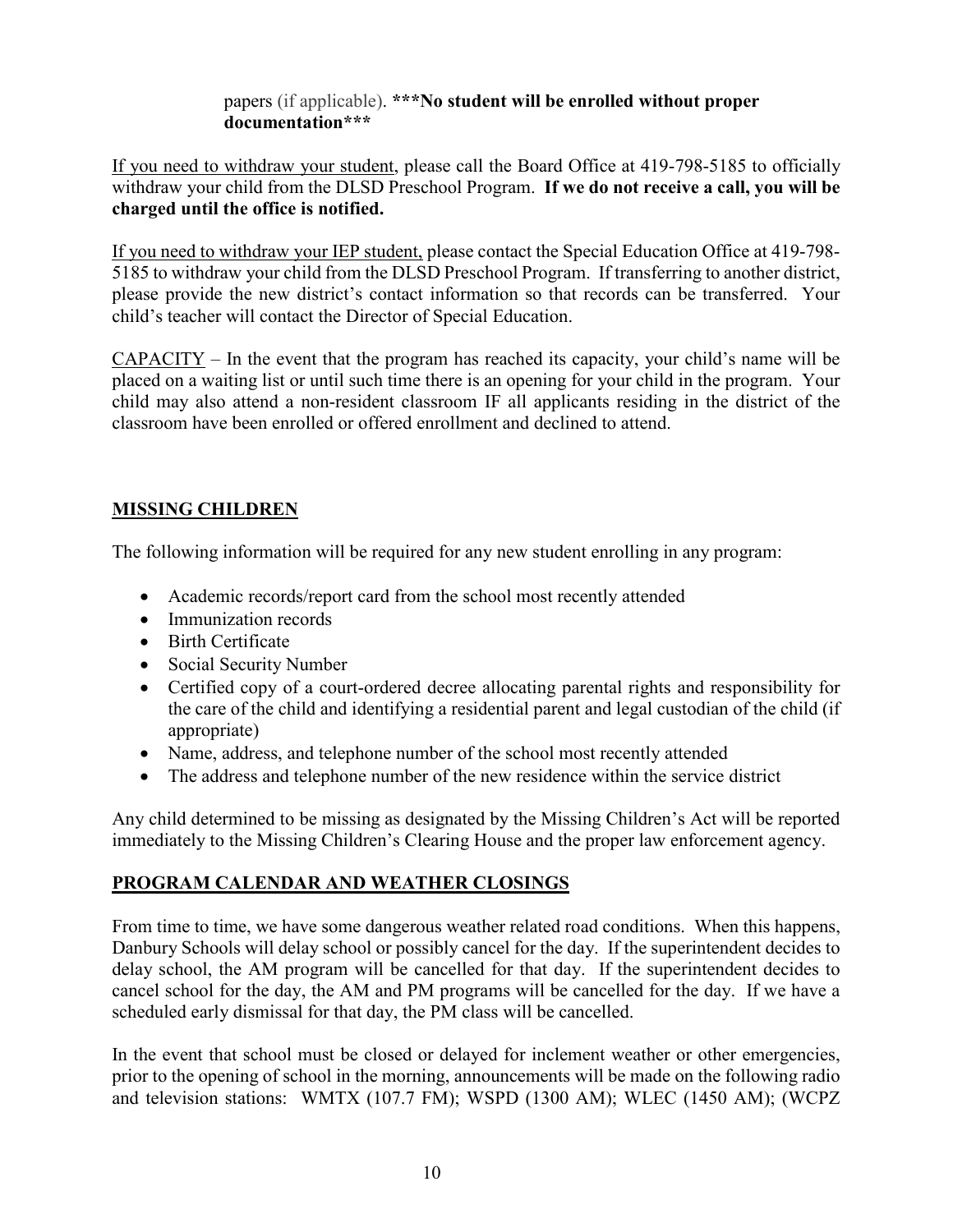(102.7 FM); KISS (92.5 FM); WTOD (1560 AM); WTOL (TV 11); WNWO (TV 24); WTVG (TV 13).

In addition to the use of traditional media outlets, Danbury Local Schools will utilize the one-call now system. In the event of inclement weather, our automated system will call the phone number(s) you provide with the necessary information regarding any changes to the school day.

# **EMERGENCY EVACUATION PROCEDURES**

Depending on the time of day and seriousness of the situation, there may be times we may want to evacuate our students to alternative sites. Parents should assume that education would continue for the regular school day unless otherwise announced. Please do not come and pick up your child until the end of the day. Our teachers have alternative plans for these days and we want the educational process to resume (as normal as can be expected) as soon as possible. **Daycare through 5th grade students will be evacuated to Lakeside's Fire Department or South Auditorium. PLEASE DO NOT CALL THE SCHOOL IF AN EVACUATION OCCURS. THE ONE-CALL NOW SYSTEM WILL BE ACTIVATED AND YOU WILL BE CONTACTED WITH INFORMATION AND INSTRUCTIONS.**

# **ATTENDANCE, ARRIVAL AND DEPARTURE PROCEDURES**

Danbury Schools does not provide transportation for Daycare/Preschool students. Students must be dropped off and picked up promptly at the times listed below.

| $Monday - Friday$     | Monday – Friday      |
|-----------------------|----------------------|
| AM                    | PМ                   |
| Drop off $8:30-8:35$  | Drop off 12:45-12:50 |
| Pick up $11:45-11:50$ | Pick up $3:30-3:35$  |

Please avoid late arrivals and pick-ups so that staff may attend to their additional responsibilities.

If your child arrives or departs at other than the regularly scheduled time, the adult accompanying the child must report and sign in/out at the school office.

Regular attendance is essential for maximum response to school routine and progress in the program. A good night's sleep and adequate breakfast are also essential. Adjusting to school is sometimes difficult. If your child shows symptoms of illness, please keep him/her home. If you decide to keep your child home, please notify the school secretary by calling 419-798-4081. If there is not an answer, please leave a message. If your child has a contagious disease such as measles, mumps, etc., please contact the school nurse AT ONCE so that other parents may be informed and we can take precautionary measures to prevent the spread of disease. When your child is absent, please send a note on the day of his/her return.

**A CHILD WILL NOT BE RELEASED TO AN UNAUTHORIZED PERSON!** A note written and signed by the parent/guardian must be sent to the Preschool Teacher if someone other than the parent/guardian is picking up the child. Please be sure the unauthorized person has proper identification. A child will not be released without it.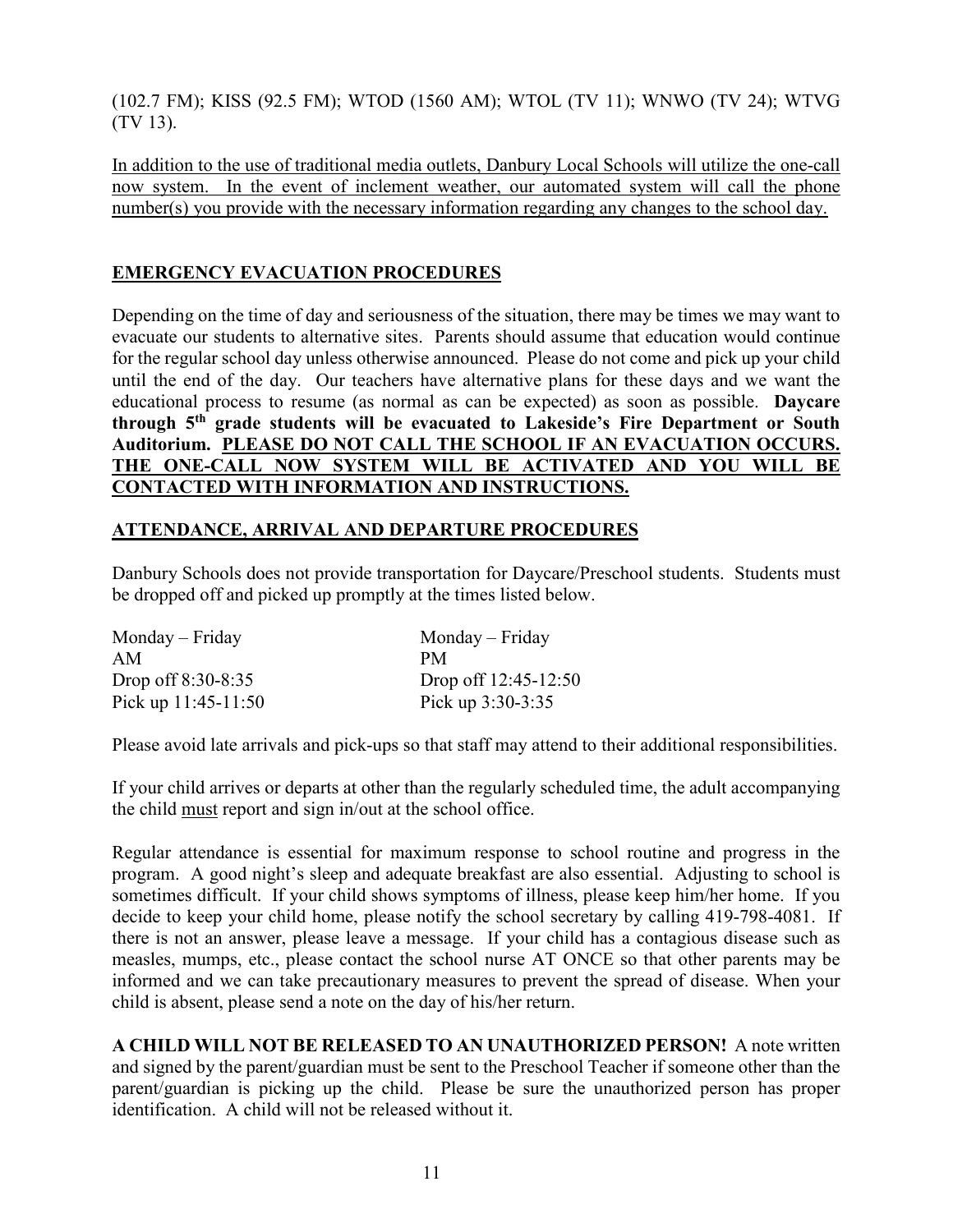Parents/Guardians are asked annually to provide written approval of having their name, phone number, and child's name on any group/program roster. This roster is not furnished to any person other than parents/guardians.

# **DAILY PROGRAM SCHEDULE**

The DLSD Preschool Program is based on the open learning center concept. The daily schedule is set up to allow ample time for the children to participate in the various learning centers, be a part of a group of children working together, explore the outdoors and prepare and consume a daily snack.

#### Learning Center Time

Children are free to choose a learning center activity such as role-playing in the dramatic play center, experimenting in the science and nature center, working on puzzles in the manipulative center, painting in the creative art center, building in the block center, or experimenting with movement in the gross motor center.

The teacher/assistant uses this time to work with individual children on skill development or with small groups of children on a particular activity. Children are offered new challenges, asked thought-provoking questions, and encouraged to try new things.

#### Small Group Time

Children join their teacher for a story time that includes movement and/or musical activities that promote social skill development, enjoyment, and fine and large motor development. The teacher also uses this time to present activities that are developmentally appropriate for the children in the group. These activities revolve around themes for the week and might include math concepts, language activities, learning about ourselves, etc.

#### Outdoor Play Time

Outdoor activity is planned daily so children can develop large muscle skills, learn about outdoor environments, and express themselves freely and loudly. Preschool staff monitors weather conditions at the outdoor playground. Please dress your child appropriately for the weather conditions. Outdoor play is restricted if wind chill is too low or if the play area is wet. If you feel your child is too ill to participate in the outdoor playtime then possibly he/she should not be in attendance. A student restricted from outdoor play will require a physician's note.

#### Snack Time

An important part of the children's day is snack time, not only for their eating enjoyment, but also because nutrition affects their mental functioning and physical well-being

# **SNACK GUIDELINES**

Each child's parent is responsible for supplying their own snack. It is a school board policy that no student is allowed to share snacks or purchase food for the entire class due to allergies. Therefore, we ask that you supply your own child's snack each day. According to our licensing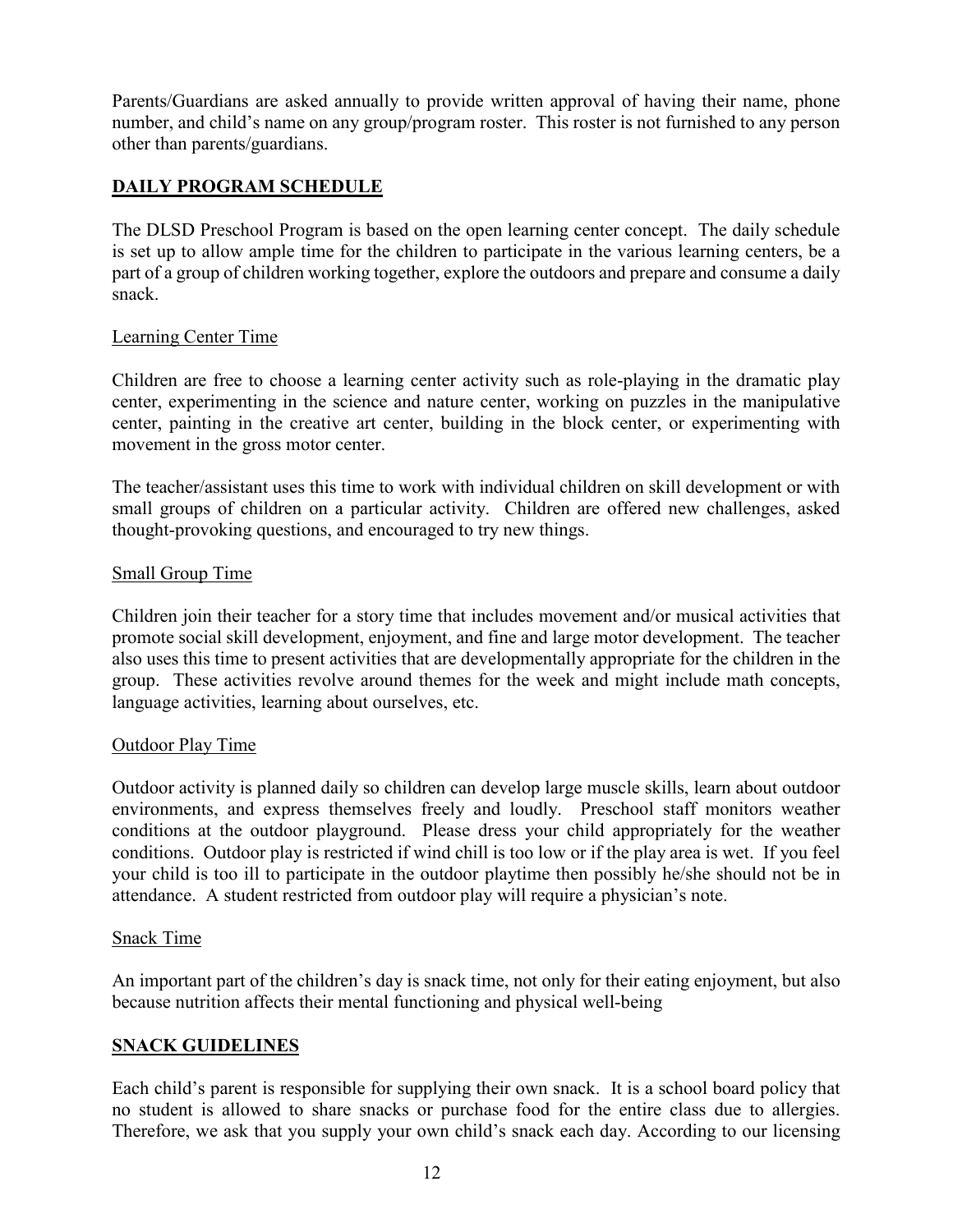rules issued by the Ohio Department of Education and Ohio Revised Code, preschool snacks must have items representing at least two of the main food groups: meat/meat equivalent, bread/bread alternative, milk, and fruit/vegetable.

Some suggestions for a nutritious snack are:

- Cream cheese or cheese cubes with crackers
- Apples, celery, or bananas
- Popcorn and orange slices or pineapple chunks or grapes (must be halved)
- Fresh vegetables plain or with a low fat dip or yogurt
- Fruit Snacks or Roll-Ups
- Fresh Fruit
- Yogurt, applesauce, jello, or pudding cups
- Pretzels and cheese snacks
- Granola Bars
- Fruit Bars or Fruit Muffins
- Mixed dried cereal served in cups or baggies
- Fruit juices  $-100\%$  real fruit juice
- Milk

# **Please avoid peanut butter. Too many children have a food allergy to this particular product.**

Suggestions for foods with Vitamin C and A follow:

# Vitamin C

Vitamin C has several important functions in the body, such as helping to form bones and teeth and healthy skin and tissue. Vitamin C also plays a significant role in wound healing and maintaining strong blood vessels.

Since our bodies do not make Vitamin C, we must eat foods, which provide us with it. It is a good idea to eat foods with Vitamin C every day. (\*indicates a very good source)

Important food sources of Vitamin C:

| asparagus        | *greens (collards, kale, | <i>*raspberries</i>         |
|------------------|--------------------------|-----------------------------|
| avocado          | beet, mustard, turnip)   | *spinach                    |
| *broccoli        | lemon or lemon juice     | squash                      |
| *brussel sprouts | lima beans               | *strawberries               |
| *cabbage, raw    | mangos                   | *tomato or tomato juice     |
| *cantaloupe      | *orange or orange juice  | turnips                     |
| *cauliflower     | *papaya                  | *Vitamin C fortified cereal |
| *grapefruit      | peas                     | *pineapple                  |
| *green pepper    | *potatoes                | *grapefruit juice           |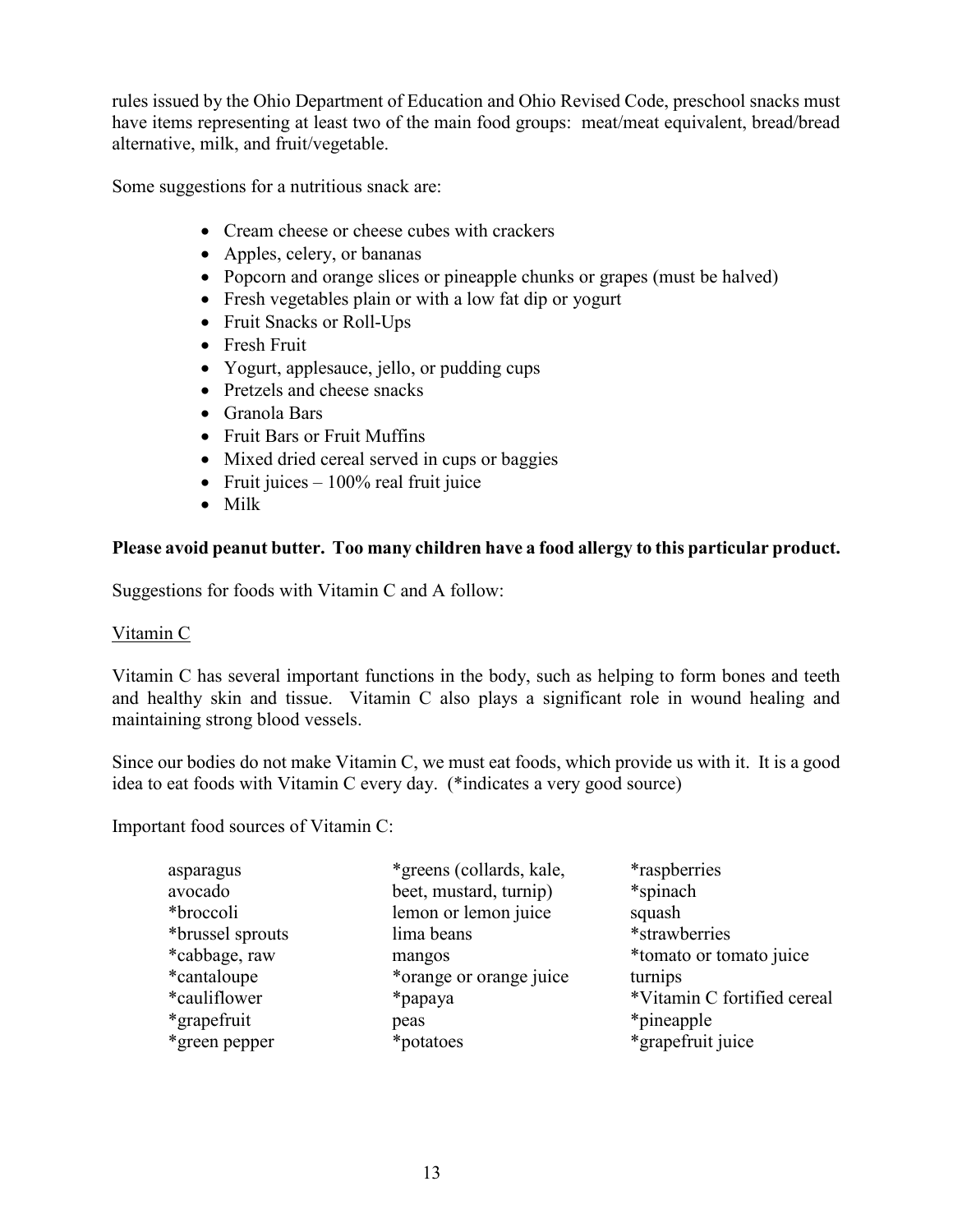# Vitamin A

Vitamin A is important for normal growth, healthy skin and tissues, and proper bone development. Vitamin A is also important for good vision, especially in dim light or darkness. Since our bodies store Vitamin A, including a good source of this vitamin at least every other day will insure an adequate intake. (\*indicates a very good source)

Important food sources of Vitamin A:

| *kidney beans               | *apricots                | *mangos            |
|-----------------------------|--------------------------|--------------------|
| *liver                      | asparagus                | nectarines         |
| cheese                      | *broccoli                | papayas            |
| *enriched corn grits        | *cantaloupe              | prunes             |
| egg                         | *carrots                 | *pumpkin           |
| fortified butter/margarine  | *greens (beet, chard,    | *spinach           |
| fortified milk              | collard, dandelion,      | cabbage (bok choy) |
| *Vitamin A fortified cereal | kale, mustard, turnip)   | *sweet potato      |
| ice cream                   | tomatoes or tomato juice | *winter squash     |
|                             |                          |                    |

# **CLOTHING**

Dress and grooming are rightfully the responsibility of the individual student and his/her parents. To be proper for school, dress should be clean, neat, and appropriate. It should not constitute a safety or health hazard or be such that it might hamper the educational process.

- 1. Interpretation and enforcement is at the discretion of the principal. Teachers will send potential violators to the office.
- 2. Lettered or pictured clothing may not express profanity, vulgarity, obscenity, weapons, or relate to the promotion of alcohol, drug or tobacco use.
- 3. Proper footwear must be worn. Shoes with toe or heel plates, and roller sneakers are not allowed. Please no flip flops. Sandals or Crocs with backs are acceptable.
- 4. Halter and tube tops are not permitted.
- 5. Bare midriffs are prohibited. Tank tops and mesh tops are not allowed without proper undergarments.
- 6. Dangling earrings are not considered safe for elementary students at school.
- 7. Shorts are allowed with the following guidelines. Shorts must have a finished hemmed bottom. Spandex shorts and running shorts are not allowed. All inseams must be a minimum of five inches and the fingertip standard will apply.
- 8. Hats are not permitted.
- 9. Link chains are not permitted.

Children should wear comfortable clothing that allows them to run, paint and play. Soft soled shoes are to be worn every day. When selecting your child's clothing, please keep in mind that many of the daily classroom activities involve work with paints, clay, sand, water, food, etc. Staff are not responsible for clothing that becomes stained or extremely soiled.

Staff encourage children to help themselves whenever they can. This gives them a sense of accomplishment and control over their environment. It would be helpful if parents would select coats, pants, sweaters, Velcro closure shoes, boots, etc. that the children can manipulate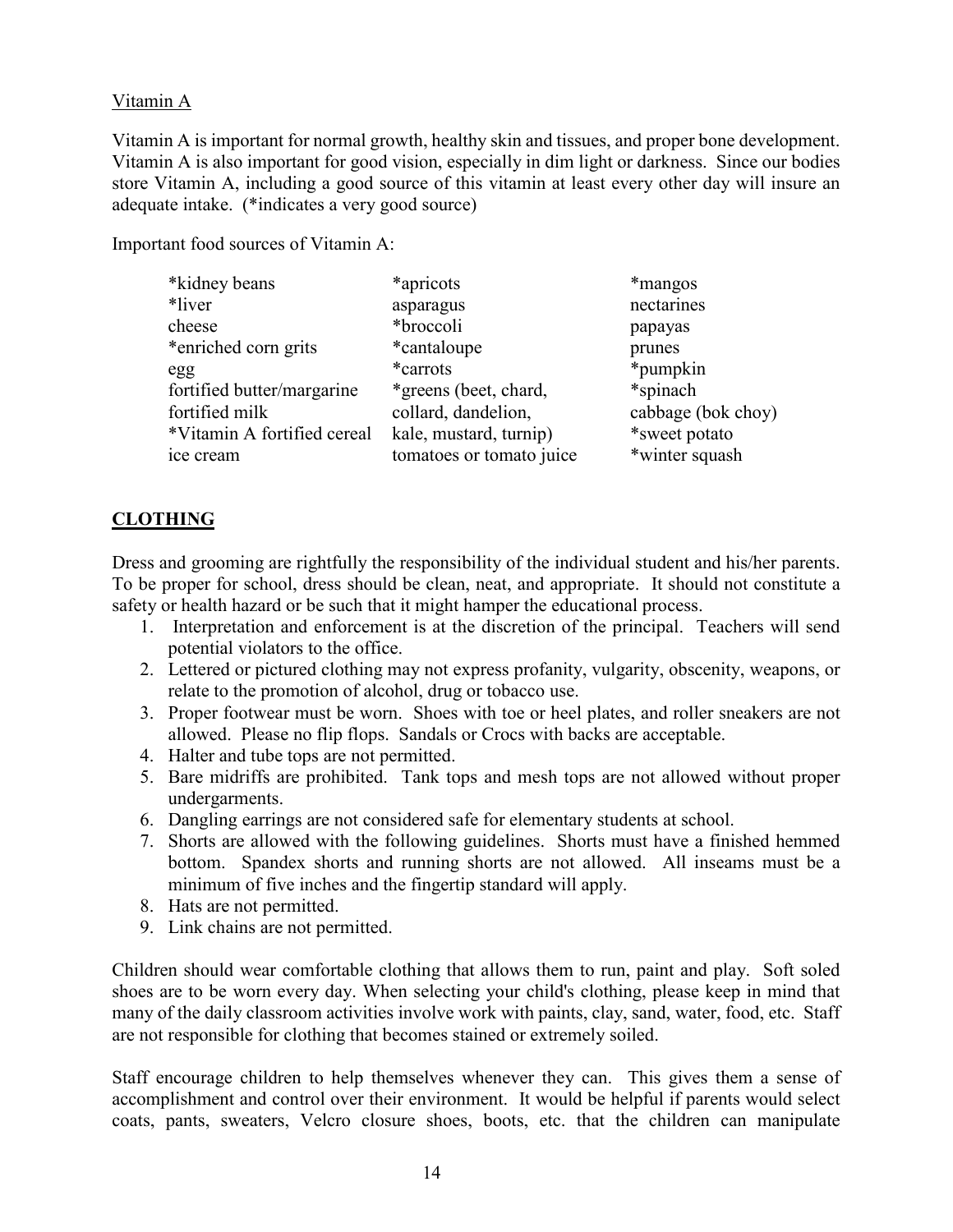themselves. Clothes that can easily be pulled off/on such as sweatpants are ideal for toilet training purposes. Clothes with tight fasteners such as jeans and overalls or other clothing items that are hard to manipulate such as belts are not suitable for children learning to use the toilet. Please buy mittens for your children as they are easier for little hands than gloves.

**ALL CLOTHING MUST BE LABELED!** Many times children do not recognize their own belongings.

By the first day of school, it will be necessary for parents to send an extra pair of underpants, socks, pants, shirt, slippers, or shoes for your child. If your child's clothing becomes extremely soiled or wet, we will change the child into the extra set of clothing and the wet or soiled clothes will be sent home in a bag. Please wash and return the extra set of clothes to the class as soon as possible.

Shoes – Please do not send your child with backless shoes.

# **BIRTHDAY CELEBRATIONS**

Every child's birthday is a big event at the preschool. Even birthdays that fall in the summer or during breaks will be celebrated. Parents are welcome to come and celebrate the child's birthday with us. You are welcome to send a non-food treat for a birthday. Please notify the teacher in advance if you plan to do this.

# **TOYS, BOOKS, GAMES, BLANKETS, OR OTHER POSSESSIONS BROUGHT FROM HOME**

Toys – Each class is equipped with educational toys. Children are discouraged from bringing toys from home except on sharing or show-and-tell days.

On special occasions, toys from home will be encouraged in order to promote a certain theme. At these times, a note will be sent home beforehand. Please do not send weapon toys to the preschool.

Please place your child's name on all personal property such as tote/book bag, school supplies, coats, boots, hats, mittens, etc.

Tote/Book Bag – Please supply a bag to hold school papers to arrive home in tact. Please no wheels.

School Supplies – A supply list will be posted on our school's website and made available at local stores.

# **FIELD TRIPS**

Field trips that enrich the preschool curriculum may be organized occasionally. Children will be transported in approved child-restraint systems as required by law. **PARENTAL PERMISSION IS REQUIRED FOR INDIVIDUAL FIELD TRIP PARTICIPATION.** Parents are welcome to join in the outing.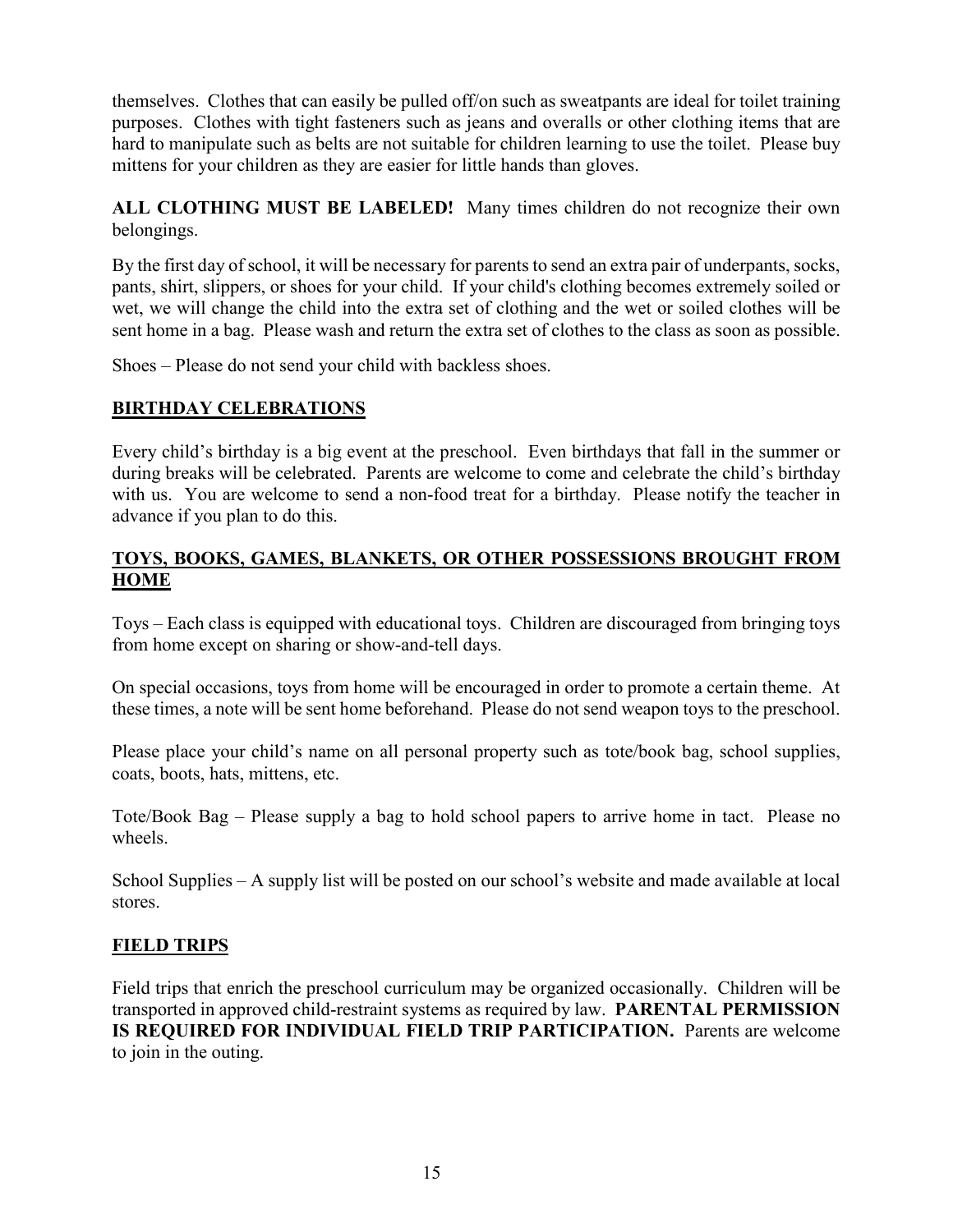# **SAFETY OF CHILDREN**

We are very concerned about the safety of the children attending the DLSD preschool program. The following safety procedures are in effect at all times:

- No child is left alone or unsupervised at any time.
- A telephone or intercom is located in the classroom and is available for use in the event of an emergency. The teachers must have access to a telephone.
- Fire drills are held in conjunction with the elementary schedule and the school staff and children practice threatening weather drills. A record of these drills is kept in the school's office.
- Fire emergency and weather alert plans, including diagrams showing evacuation routes, are posted in the classrooms.
- The use of spray aerosols is prohibited when children are in attendance.
- If a child has a serious accident or becomes injured while at the preschool, a staff member will administer first aid while another school staff member contacts the local rescue squad and the child's parents. Remaining staff members will care for the other children. If the parents cannot be reached, only the people listed as emergency contacts on the child's Emergency Transportation Authorization form will be notified. A staff member will accompany the child to the hospital, if necessary.
- In the event of a non-serious accident (superficial cuts, scrapes, bruises), staff will administer first aid if necessary.
- When an accident or injury occurs, staff will complete the injury report form provided by the DLSD. A copy of this form will be given to the parent and a copy will remain on file at the school for at least one year. The program shall maintain a log of injury reports.
- In accordance with Section 2151.421 of the Ohio Revised Code, all DLSD staff are required to report any suspicions of child abuse or neglect to the Ottawa County Department of Human Services. At least one preschool staff member has completed an approved course in recognizing signs of child abuse and neglect.
- All staff members are aware of the safety rules for both indoor and outdoor activities and the class and playground areas are surveyed continuously for possible safety hazards.
- At least one (1) preschool staff member is trained in first aid, infant and child CPR, and recognition of communicable diseases. A first aid kit is always on site.
- Preschool staff members shall have a medical statement as required upon employment/assignment to preschool. Updates recommended every three (3) years.
- Preschool staff members, non-teaching staff, and volunteers will follow all applicable licensure and rule requirements.
- Preschool teachers and other preschool staff, as appropriate, shall be aware of pertinent child background information to assure safety and awareness of special needs.
- A signed permission slip is needed for each field trip. Adequate chaperones will accompany the classes at all times.
- Each child will wear an ID tag on all field trips with their name and school information.

# **Fire Drills**

When the fire bell sounds it is very important for students to become silent and listen for directions. We will leave the building rapidly. Students are asked to remain silent until they are back in their classes.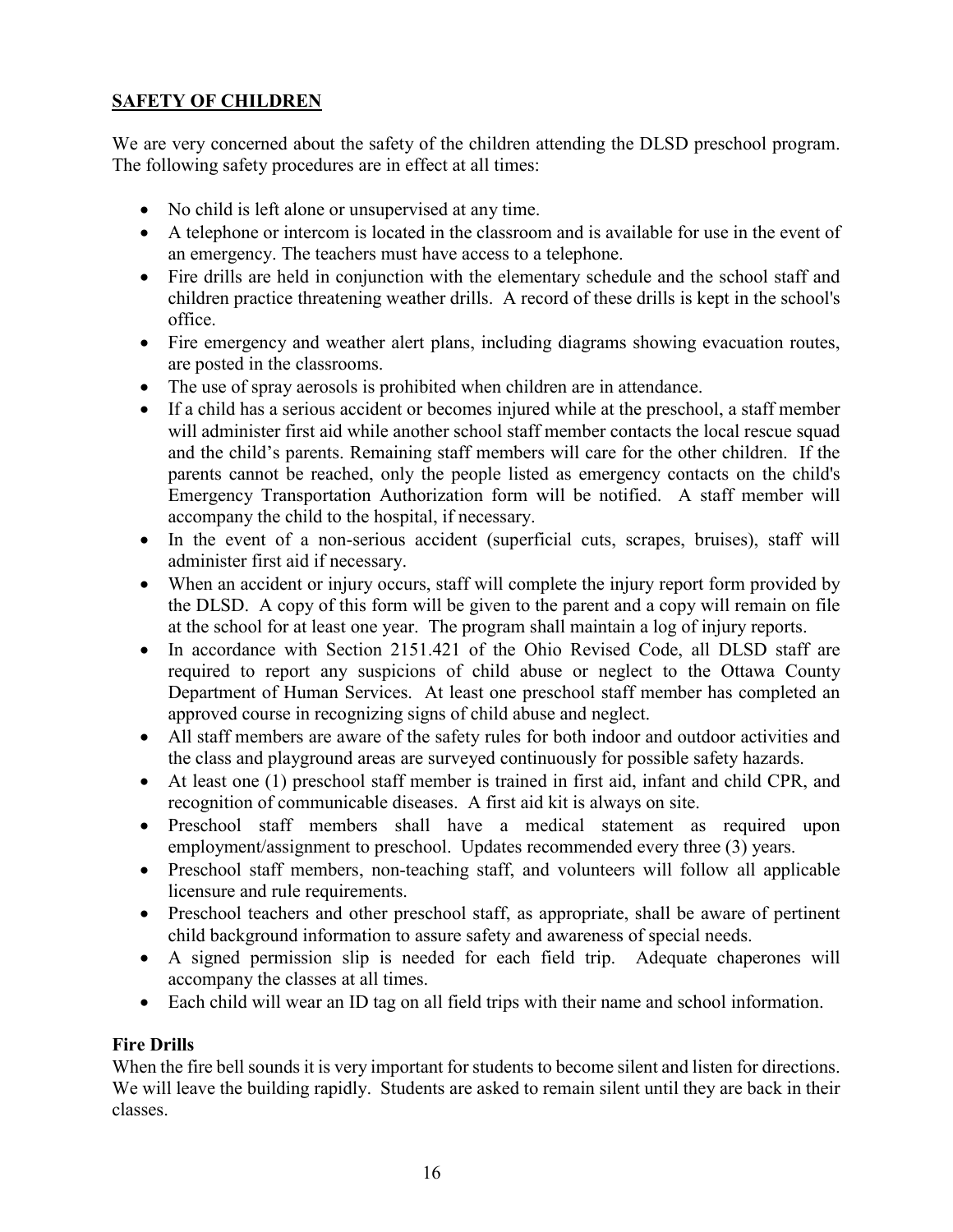#### **Safety Drills**

Safety drills may be conducted periodically to insure the safety of the students and staff.

#### **Tornado Drills**

During a tornado drill, students, upon direction from their teacher, go to their assigned areas and assume the tornado drill position.

# **PARENT PARTICIPATION POLICY**

According to the Ohio Department of Education (ODE) Preschool Licensing Rules, parents/guardians of children enrolled in the class have unlimited access to the class during class hours for the purposes of evaluating the care provided by staff, observing the program in operation, or evaluating the premises. A parent of a child enrolled at the center who is not the child's residential parent shall be permitted unlimited access to the center and be afforded the same rights as the residential parent unless there is court documentation limiting access and conditions of the nonresidential parent. Please report to the school office before going to your child's classroom/play area.

While parents can observe at any time, they are not permitted to hinder the learning process.

Parents are also welcome to participate in the daily program as often as they wish. Please notify your child's teacher prior to the day you want to volunteer. Volunteers are often asked to read stories, assist in the art center, or play games with the children. Any parent wishing to volunteer must adhere to the DLSD Volunteer Policy. This policy requires a completed application, BCI and FBI background checks paid at the volunteer's expense, and DLSD Board approval before any volunteering occurs.

If you need assistance with a problem or have a complaint related to the class or its program, you are welcome to take your concerns to your child's teacher or the Elementary principal. Staff members are always open to suggestions for improving the program.

A calendar is sent home every month. The calendar highlights themes, snacks, special events, and important dates. Information helpful to parents will be sent home periodically. If you would like to contribute to the newsletter, please let us know!

Parent meetings, information regarding local/regional workshops, book fairs, parties, and other special events may also be provided for parents. Parents are encouraged to make suggestions for meetings/workshops, daily schedule, curricular topics and activities. Parents are also encouraged to share any special appropriate talents with the students (play an instrument, art skills, etc.).

Parent-Teacher conferences will be held during the year. You will be notified of such conferences in advance. Parents who may have concerns or questions before this date are asked to contact the teacher for an individual conference, and if this is not acceptable, please contact the Administrator.

Play dates may also be scheduled by your child's teacher. The students, their parents (or responsible adult if parents not available), and staff meet at a community site (example – farm, bowling, pizza, etc.) for learning and social activities.

During the course of the year, plans will be underway for several exciting activities and programs. You will be notified of such events.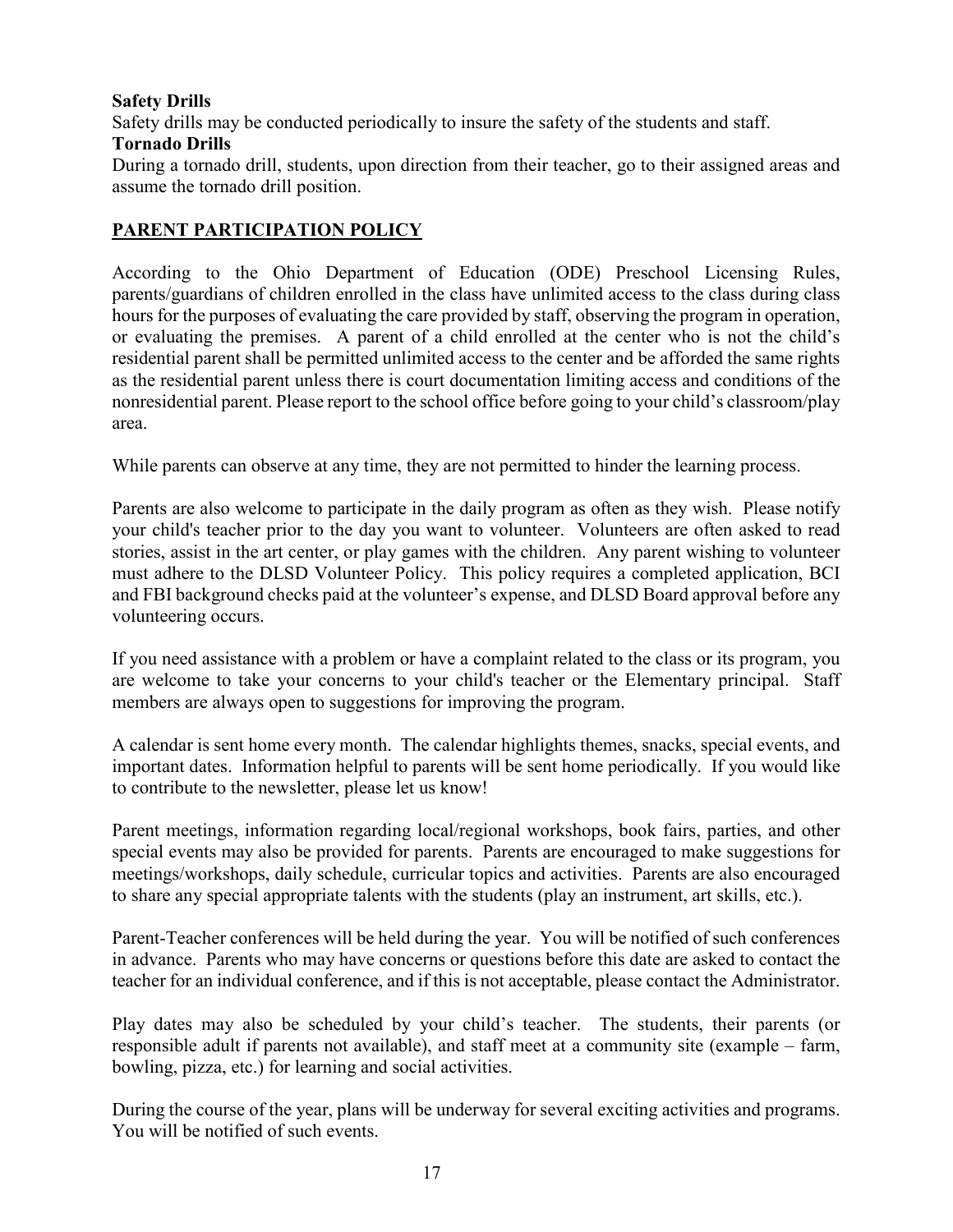# **DISCIPLINE POLICY (Rule 5101:2-12-22)**

If there is a discipline, behavioral, or emotional problem with a child, the first step is a positive approach. We tell the child what to do instead of what not to do. This redirects bad behavior by giving him/her something positive to focus on. When a child is out of control, they will sit in a chair until they are ready to join the group again. The child will decide when he/she is ready. The child and teacher will talk about what is wrong. If there are any problems or concerns that are not resolved in a reasonable amount of time, a parent/teacher meeting will be arranged. The teacher is responsible for keeping order and general discipline in the classroom.

The goal of discipline is to help each child build his/her own self-control, and ultimately, direct his/her own behavior. Staff members recognize the important role self-esteem plays in the process and strive to enhance each child's feelings of self-worth. A well-planned and supervised classroom will prevent many behavior problems. Clear and responsible rules are established for each child's safety and rights. These rules are discussed and reviewed periodically with all children and shared with parents.

Problem-solving techniques are encouraged in the classroom during which time the staff often acts as facilitators, helping young children express feelings and generate solutions as well as redirecting a child's interest/frustrations to another activity. These problem-solving techniques are also used if a preschool child exhibits any act of bullying. Additional guidance will be provided through separating the child from problem situations, talking with the child about the situation and praising the child for appropriate behavior.

Physical punishment and verbal abuse will not be used. Discipline will not be imposed on a child for failure to eat, sleep or for toileting accidents.

As needed, a behavior plan will be developed with parental input if traditional classroom management and early childhood discipline techniques are not adequate to meet a child's needs.

Based on ODE Preschool Licensing Rules and DLSD policies, staff follow these discipline guidelines:

- Preschool staff member(s) in charge of child(ren) are responsible for discipline. Policies are in affect for all staff in all preschool areas, including playground, field trips, or other school-sponsored activities.
- All preschool staff members shall be informed of and receive a copy of DLSD's discipline policies upon employment and annually in the handbook.
- The preschool staff's actual methods of discipline shall apply to all persons on the premises and shall be restricted as follows:
	- 1. There shall be no cruel, corporal punishment or any unusual punishments or any punishments such as, but not limited to, punching, pinching, shaking, spanking, or biting.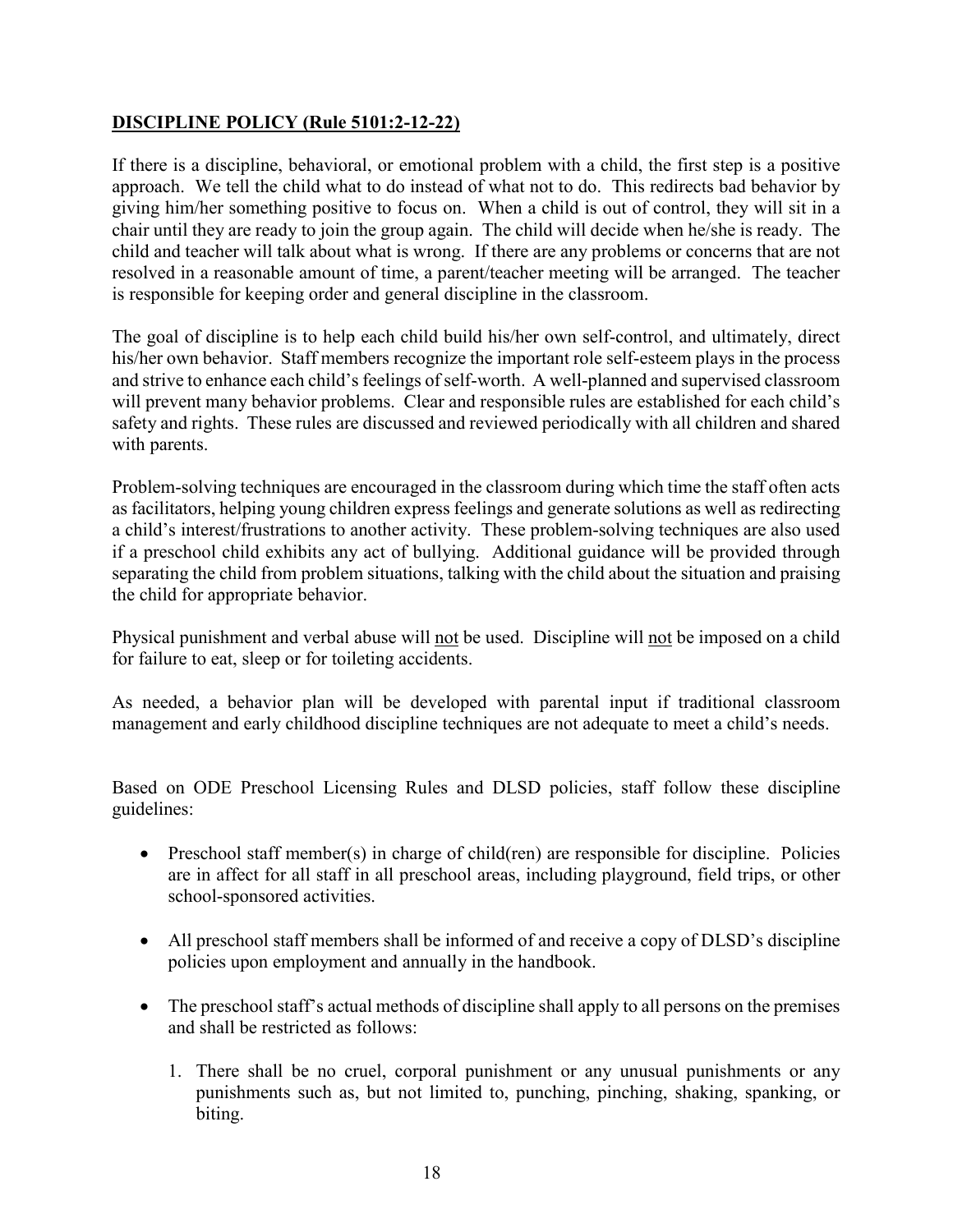- 2. No discipline shall be delegated to any other child.
- 3. No physical restraints shall be used to confine a child by any means other than holding for a short period of time, such as in a protective hug, so the child may regain control.
- 4. No child shall be placed in a locked room or confined in an enclosed area such as a closet, a box, or a small cubicle.
- 5. No child shall be subjected to profane language, threats, derogatory remarks about himself/herself or his/her family, or other verbal abuse.
- 6. Discipline shall not be imposed on a child for failure to eat, sleep or for toileting accidents.
- 7. Techniques of discipline shall not humiliate, shame, or frighten a child.
- 8. Discipline shall not include withholding food, rest or toilet use.
- 9. Separation, when used as discipline shall be brief in duration and appropriate to the child's age and developmental ability, and the child shall be within sight and hearing of a preschool staff member in a safe, lighted, and well ventilated space.
- 10. Staff shall not abuse or neglect children and shall protect children from abuse and neglect while in attendance in the preschool program.
- 11. An entire group of children shall not be punished due to the unacceptable behavior of one or a few.
- 12. Children shall not be isolated and restricted from all activities for an extended period of time.

DLSD preschool staff members receive on-going training in Crisis Prevention Institute's Non-Violent Crisis Intervention© to ensure the care, welfare, safety, and security of all individuals on the premises.

# **RELEASE OF NAMES, PICTURES, AND ACHIEVEMENTS**

On occasion, student names, pictures, and achievements may be published in newspapers, programs, school websites, and other forms of publications. If you wish for your child's picture not to be taken, please provide the school with this request in writing.

When you are taking pictures or video of your child at school, be aware that not all parents/ guardians have granted permission for the release of their child's image. Please be sensitive to the rights and expectation of privacy of your child's classmates when displaying the images on social networking sites and other public venues.

Rosters of the names and telephone numbers of the parents/guardians of the children attending Danbury Daycare/Danbury Preschool will be handed out when requested by the parent. The rosters will not include names and numbers of any parents/guardians who request not to be included. Thank you for your cooperation.

# **RECORDING – VIDEO/AUDIO**

In order to protect the privacy rights of students and staff, electronic video and/or audio recordings of Center activities is not permitted unless permission has been granted by the Program Director. Said permission will be in the form of a signed authorized statement on Center letterhead. Again, any distribution or posting of an approved recording is prohibited in order to protect the privacy rights of DLSD students and staff.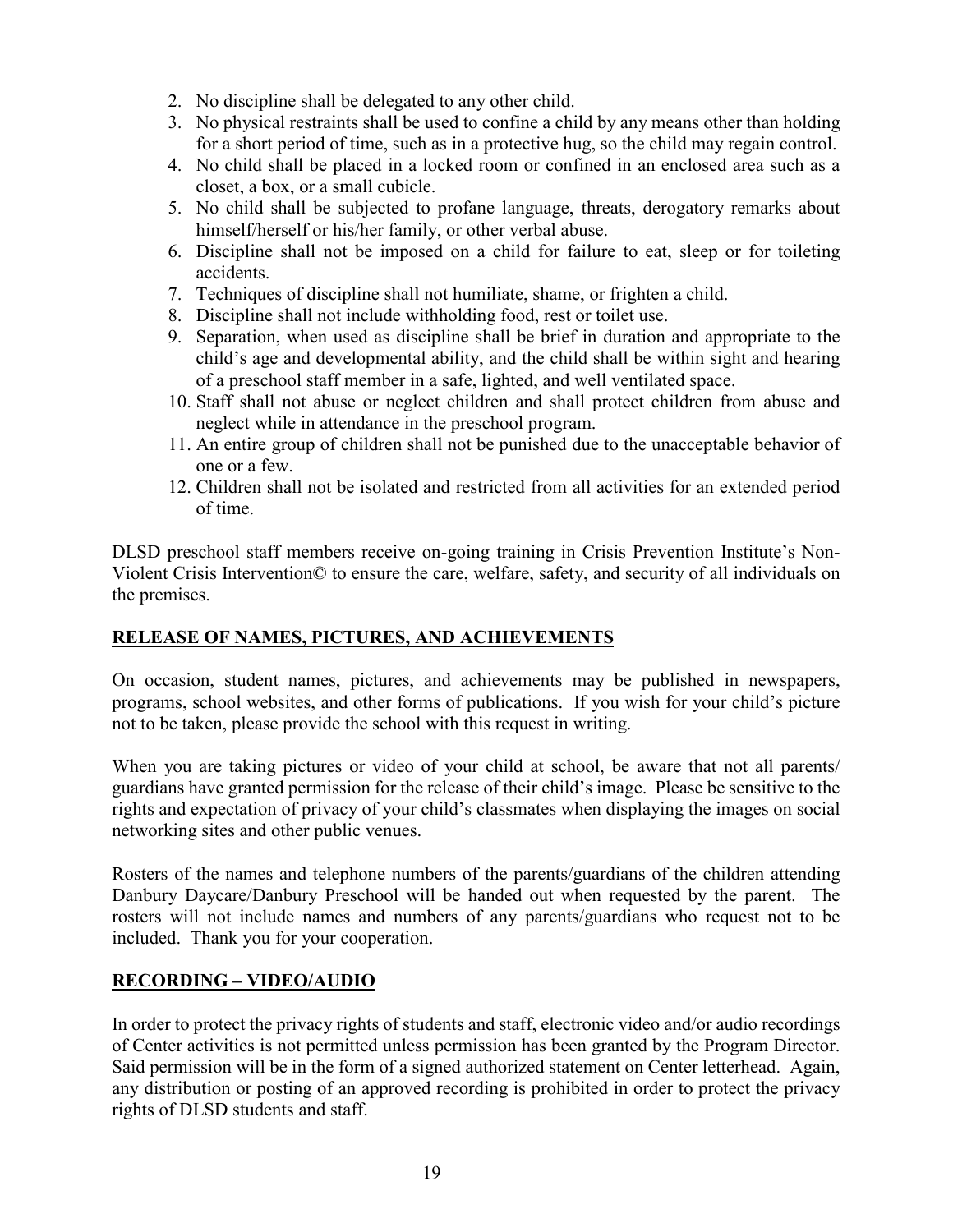# **FERPA – CONFIDENTIALITY POLICY**

The Family Educational Rights and Privacy Act (FERPA) affords parents and students who are 18 years of age or older certain rights with respect to the student's educational records. These rights are:

- 1. The right to inspect and review the student's education records within 45 days after the day the student's home district receives a request for access.
- 2. The right to request the amendment of the student's education records that the parent or eligible student believes is inaccurate, misleading, or otherwise in violation of the student's privacy rights under FERPA.
- 3. The right to provide written consent before the school discloses personally identifiable information from the student's education records, except to the extent that FERPA authorizes disclosure without consent.
	- DLSD may disclose appropriately designated "directory information" without consent, unless the parent has submitted a written refusal by the end of the second full week of school.
	- Directory information is defined by DLSD as the student's name, address, telephone number, date and place of birth, and dates of attendance.
- 4. The right to file a complaint with the U.S. Department of Education concerning alleged failures by DLSD to comply with the requirements of FERPA. The name and address of the Office that administers FERPA are:

 Family Policy Compliance Office U. S. Department of Education 400 Maryland Avenue SW Washington, DC 20202

# **POTTY CHAIR POLICY**

Potty-chairs in the program will not be located in areas used for food preparation or serving or in areas not normally used for diaper changing or toileting. Potty-chairs will be emptied, cleaned, disinfected, and rinsed with water after each use. The rinsing solution will be disposed of into a toilet, not a sink. Disposable cloths used for cleaning potty-chairs will be used once and disposed of in a plastic-lined covered receptacle. Reusable cloths will be stored in an appropriate germicidal solution and held for laundering for no longer than one day.

Toilet Training – We will work cooperatively with the parent to accomplish this as consistency between home and school is critical for a child's success. Staff prefer that you keep your "trainee" in diapers or old-fashioned training pants to assist in accomplishing this task.

# **MANAGEMENT OF COMMUNICABLE DISEASE**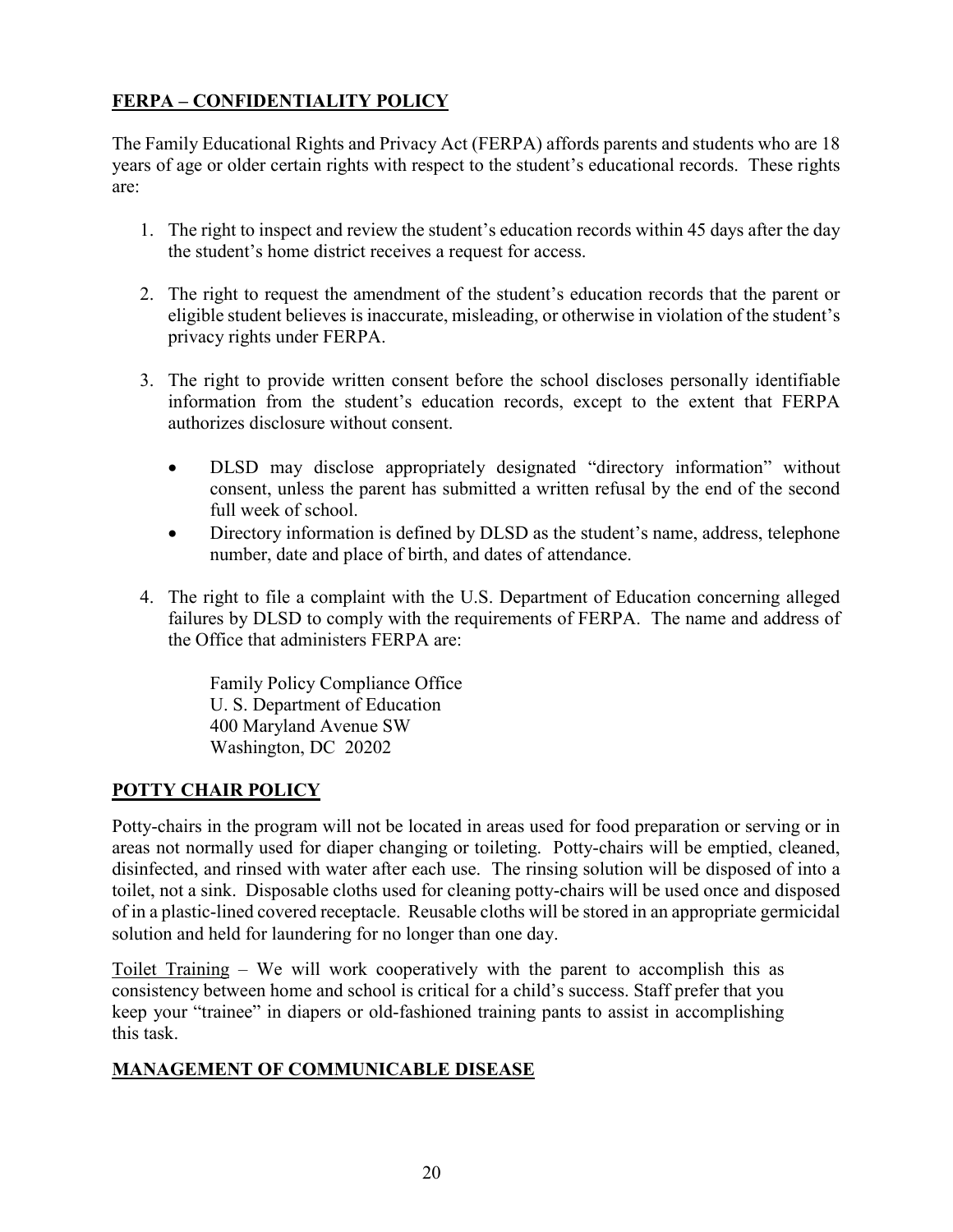The preschool staff is trained and certified in First Aid and in recognizing the signs and symptoms of communicable diseases. The "Child Day Care Center Communicable Disease Chart" is posted to help staff in recognizing illnesses. Parents are welcome to view this chart at any time.

Staff is very conscientious about the importance of hand washing and disinfecting procedures to prevent the spread of communicable diseases. The children are also reminded to wash their hands on a regular basis.

As children arrive, a staff member greets and observes each child for possible signs and symptoms of illness. If your child is exhibiting any of the symptoms listed below, you will be asked to take the child home.

# **SIGNS AND SYMPTOMS OF COMMUNICABLE DISEASE**

Any one of the following symptoms is cause for immediate dismissal:

- Diarrhea (more than one abnormally loose stool within a 24 hour period)
- Severe coughing, causing the child to become red or blue in the face or to make a whooping sound
- Difficult or rapid breathing
- Yellowish skin or eyes
- Conjunctivitis ("pink eye")
- Temperature of 100° F (or more) taken under the arm, or temperature of 101° F (or more) taken with an ear thermometer, especially in combination with any other signs of illness
- Untreated infected skin patch(es)
- Unusually dark urine and/or gray or white stool
- Stiff neck
- Unusual spots or rash
- Sore throat or difficulty in swallowing
- Vomiting
- Evidence of lice, lice nits (eggs), scabies, or other parasitic infestation. DLSD has adopted a "nit free" policy. Students cannot return if there is evidence of nits (lice eggs).

# **REMOVAL OF SICK CHILD**

If your child becomes ill while at school and exhibits any of the symptoms listed in the previous section, he/she will be cared for by a staff member in an area not being used by other children. You will be contacted immediately to come and pick up your child. If you cannot be reached, only the people listed as emergency contacts on your child's Emergency Authorization form will be notified and asked to come to pick up your child. Your child will not be readmitted until symptoms are no longer present. In some cases of illness, a written note from your child's physician may be required.

Children must be free from diarrhea and fever for 24 hours before they will be readmitted to school.

Please no runny noses, sore throats, fevers, or upset stomachs. Do not send your child back to school after an illness until he/she is well enough to go outside or the doctor has given permission. **When your child returns, please provide a written letter explaining the absence. If medical attention was required, please provide a doctor's excuse.**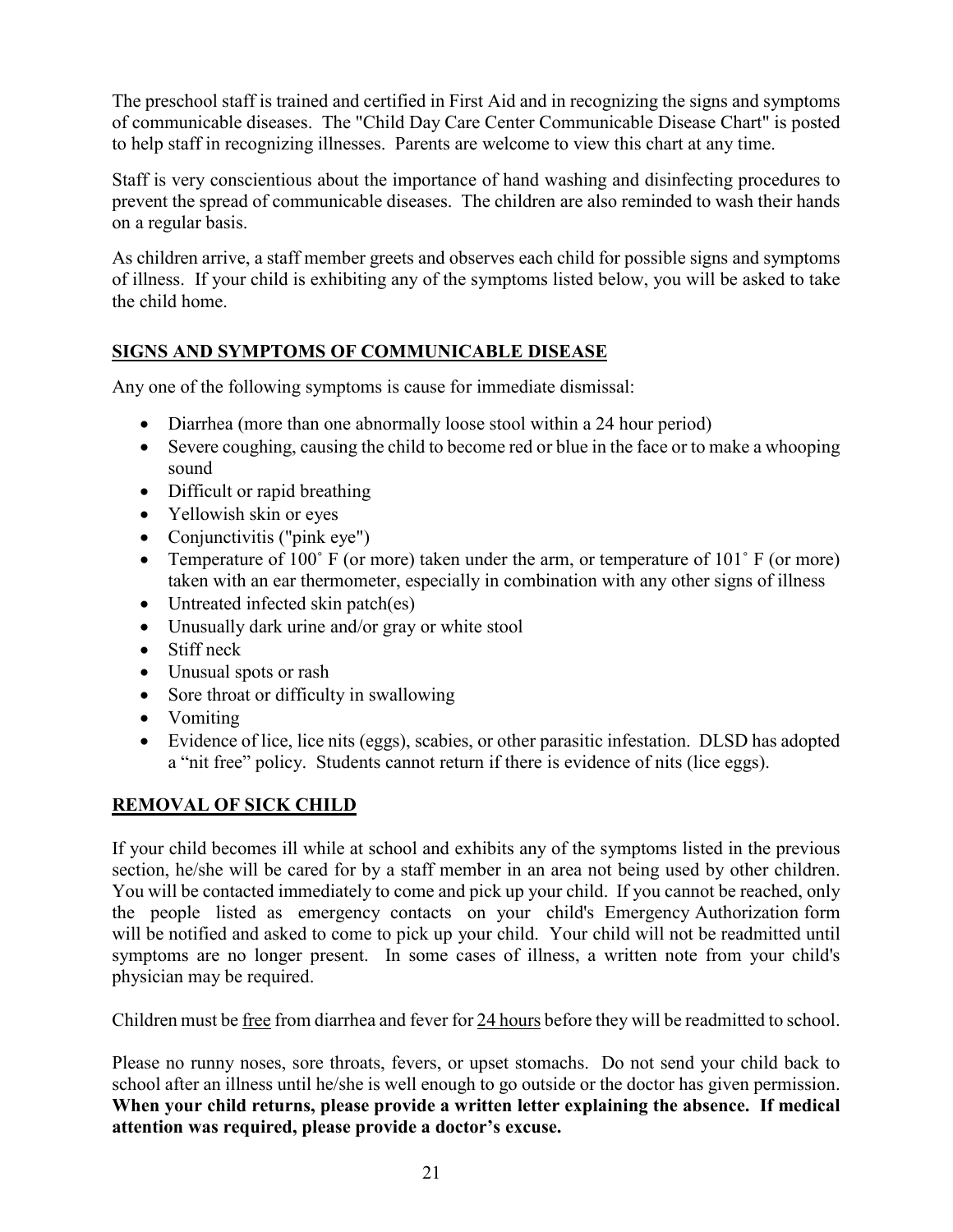A child with minor cold symptoms or a child in the final stages of recovery from an illness may attend if the child has seen a physician and has been diagnosed as non-contagious and/or is on medication. The child shall be carefully observed for signs and symptoms of a worsening condition. Should any of the symptoms listed occur, you will be notified immediately and be asked to pick up your child.

In the event that your child is exposed to another with a communicable disease, you will be notified in writing that he/she has been exposed to a contagious disease and informed so that you are aware of the symptoms.

The preschool staff will not administer any medication to children enrolled without the required Physician's Request for the Administration of Medication in School form completed by your physician and on file at the preschool classroom

When a staff member is ill, the staff member will not be in attendance and a qualified substitute will be called to assume the responsibilities of that person.

# **MEDICATIONS AT SCHOOL**

# **Prescription Drugs:**

The administration of prescribed medication and/or medically prescribed treatments to a student during school hours will be permitted only when failure to do so would jeopardize the health of the student, or the student would not be able to attend school if the medication or treatment were not made available during school hours.

Before any prescription medication or treatment may be administered to any student during school hours, a written authorization from the child's physician and parent is required on the Board adopted form. This form shall be kept on file in the student's cumulative records.

Only medication in its original prescription bottle, labeled with the date of prescription, student's name, and exact dosage will be administered.

The school must be sent a note from the doctor if there is any change in procedure. Medication sent to school is limited to a one month supply. Unused and unclaimed medication will be destroyed after the last day of the school year.

# **Non Prescription Drugs:**

All of the procedures for prescription drugs will be followed except that the permission and directions for administering the medication will be filled out by the parent.

No medication can be given without the signed permission form which must be sent to the principal.

Medication will be transported to school by parents or by giving it to the bus driver. Parents must give the medication to the bus driver in a marked container. At school, the driver will give the container to appropriate staff where it shall be stored in a locked area. **Medication cannot be transported in the child's bookbag.**